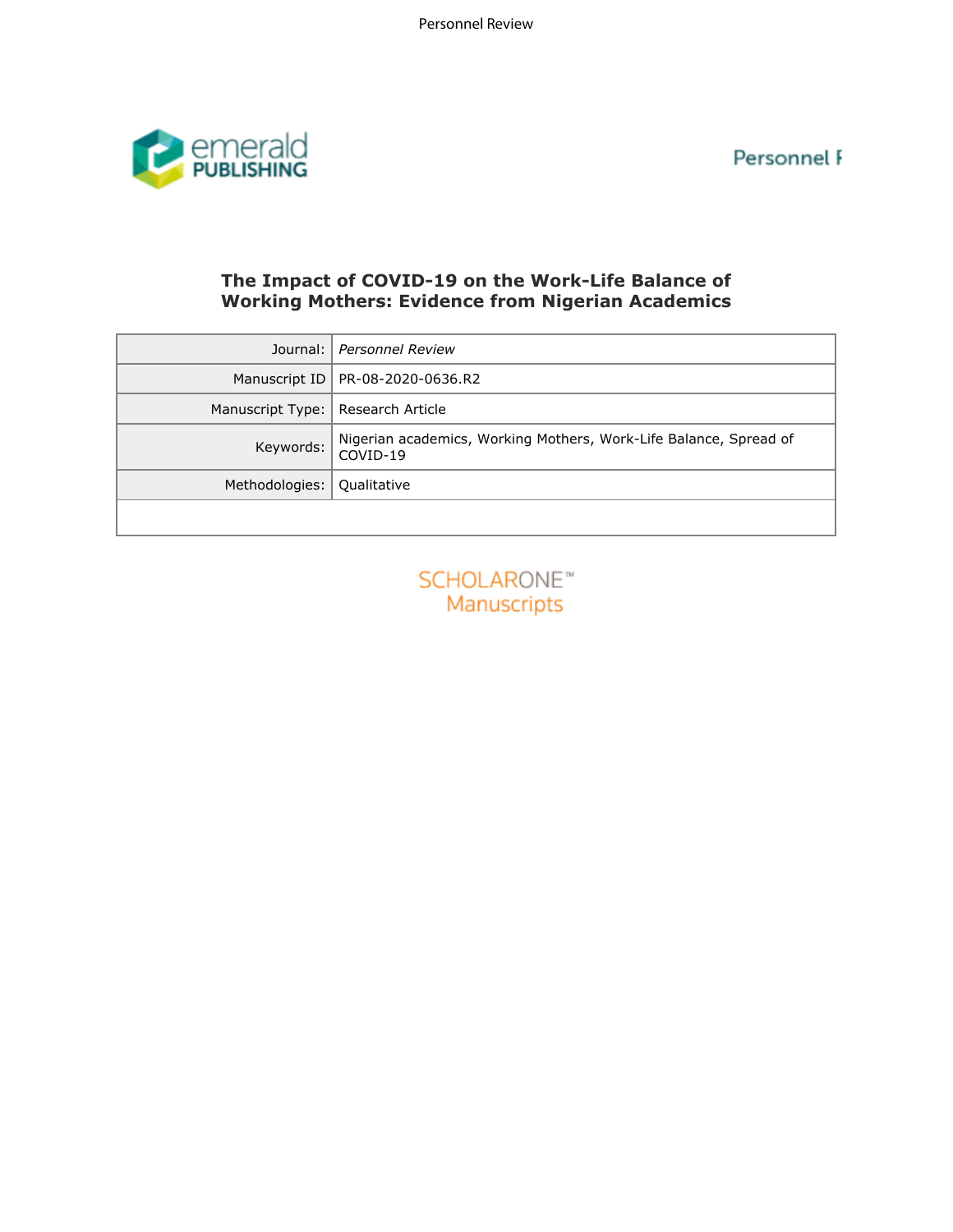$\mathbf{1}$  $\overline{2}$  $\overline{3}$  $\overline{4}$ 5 6  $\overline{7}$ 8 9

# **The Impact of COVID-19 on the Work-Life Balance of Working Mothers: Evidence from Nigerian Academics**

# **Abstract**

**Purpose** – Given the limiting gender role conditions arising from the prevalence of patriarchy in Nigeria and the shift to workers staying at home due to the deadly spread of COVID-19, this article explores the impact of the COVID-19 pandemic on the work-life balance of professional mothers using the work-home resources model as a conceptual lens.

**Design/methodology/approach** – The qualitative data is based on telephone interviews with 28 married female university academics with children.

COVID-19 and patriarchal norms deeply em<br>ed stress among women, who have needed<br>thildcare demands alongside working remotel<br>matic analysis showed a loss of personal reso<br>in career stagnation, health concerns, and inc<br>rasti **Findings** – Our findings reveal that the confinement policies enforced due to the need to combat the spread of COVID-19 and patriarchal norms deeply embedded in the Nigerian culture have exacerbated stress among women, who have needed to perform significantly more housework and childcare demands alongside working remotely than they did prior to the pandemic. The thematic analysis showed a loss of personal resources (e.g. time, energy, and income) resulting in career stagnation, health concerns, and increased male chauvinism due to the abrupt and drastic changes shaping the 'new normal' lifestyle.

**Research limitations/implications** – The study relies on a limited qualitative sample size, which makes the generalisation of findings difficult. However, the study contributes to the emerging global discourse on the profound negative consequences of COVID-19 on the lives and livelihoods of millions, with a focus on the stress and work-family challenges confronting women in a society that is not particularly egalitarian – unlike western cultures.

**Originality/value** – The article provides valuable insights on how the COVID-19 pandemic has dramatically affected professional working mothers in the Sub-Saharan African context, where literature is scarce.

# **Introduction**

The first documented outbreak of the deadly coronavirus (COVID-19) among humans was reported in Wuhan, Hubei Province, China in December 2019 (Chen and Li, 2020). At the time this article was completed and submitted for potential publication to Personnel Review on 24 August 2020, more than 23 million cases of COVID-19 had been reported in over 195 countries and territories, resulting in more than 800,000 fatalities – mostly recorded in Europe, North America, and Latin America (John Hopkins University Coronavirus Resource Center, 2020). The deadly disease, which is characterised by severe acute respiratory syndrome, primarily spreads by close contact between persons, while the world is battling to find a permanent cure and/or develop herd of immunity against the highly contagious virus (World Health Organization, 2020). Multiple preventive measures, such as social distancing, self-isolation, and travel restrictions, have led to a reduced workforce and have caused many job losses across the world. There have also been widespread chain supply shortages exacerbated by panic buying (Nicola *et al.*, 2020). Schools, colleges, and universities were closed either on a national or local basis in almost 195 countries, affecting approximately 97.5% of the world's student population (Elliot, 2020). Consequently, COVID-19 is adversely affecting the work-life balance (WLB) of millions – and workers in the educational sector are no exception.

37

41

43

47

49

51

55

57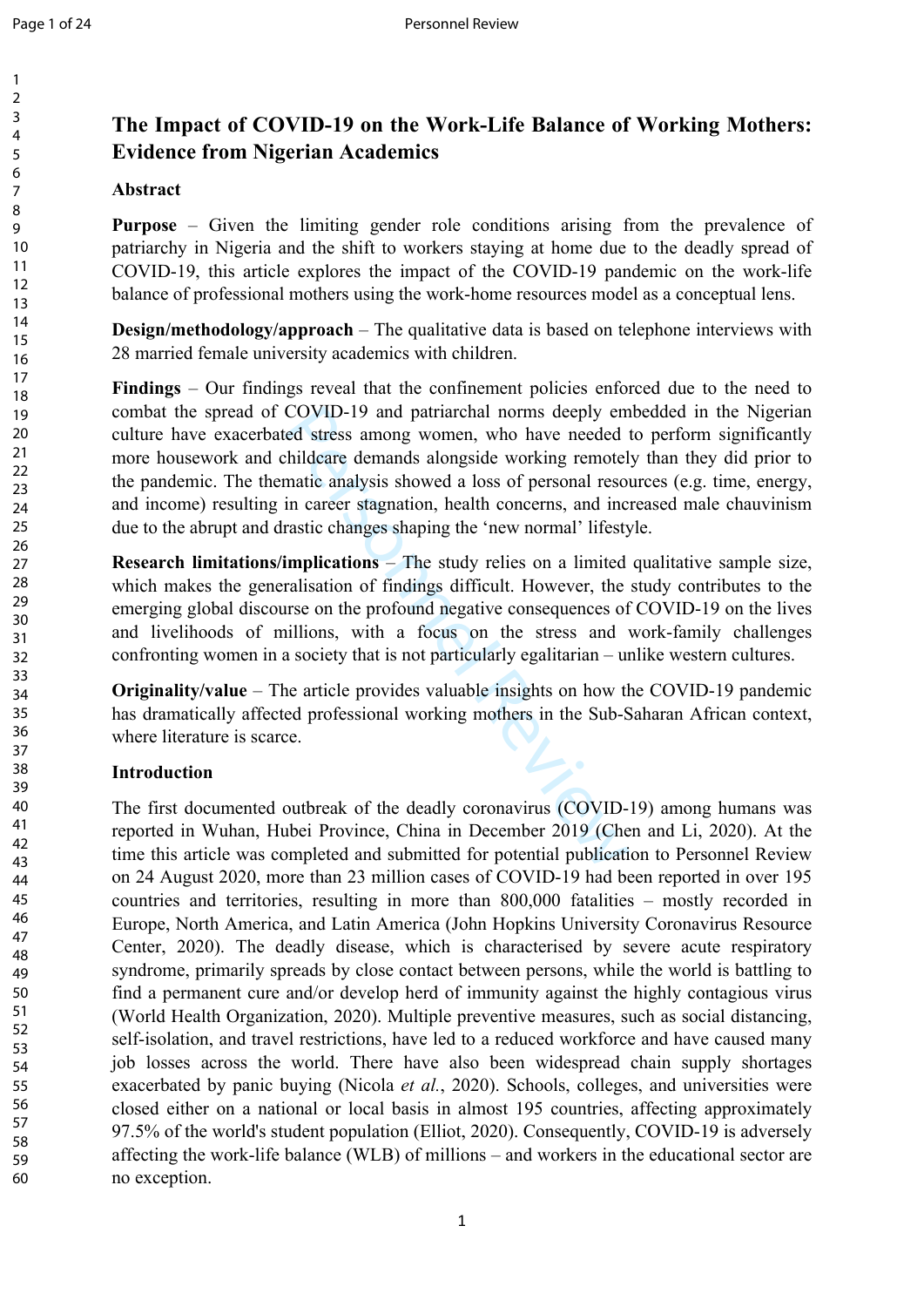$\mathbf{1}$ 

60

Fractional and superior to women in equality, sexism, and the subordination of role overload particularly for working may in the global south (Mordi et al., 20 om long-standing patriarchal values from Asia Confucian cultu For university academics, the compulsory 'stay-at-home' policies enforced by many nations have resulted in a drastic change from working in an office to working from home, leading to an unprecedented transition from the traditional face-to-face classroom learning to online education (Bao, 2020). Thus, Nash and Churchill (2020) reported emerging evidence from global media suggesting that female academics with care responsibilities have been severely affected, as they are struggling to work remotely and fulfil their mandatory role as the primary caregivers in their homes. In Nigeria, the escalating number of deaths due to the spike of COVID-19 also forced the closure of all higher education institutions and a switch in focus to online teaching. While Nigerian university lecturers are grappling with a serious economic recession due to the spread of COVID-19, it is worth exploring how working mothers in academia are being disproportionately affected as a result of the masculine hegemony that shapes gender roles in Nigeria, which is an area on which literature is scarce (Akanji *et al.*, 2020). According to Adisa and Isaika (2019, p. 21), patriarchy is a social and ideological construct that considers men as superior to women in all spheres of life and perpetuates gender inequality, sexism, and the subordination of women. This situation perpetuates extreme role overload particularly for working mothers in white collar professions, specifically in the global south (Mordi et al., 2013). Similarly, gender stereotypes resulting from long-standing patriarchal values from Asian contexts such as Japan is exacerbated by their Confucian culture which propagates adherence of women to familial roles and structures irrespective of their active labour involvement in the knowledge-based economy (Akazawa, 2011). Furthermore, Chaudhuri et al., (2019) found most Korean professional women, on a daily basis combating with the overwhelming glass ceiling philosophies that forces them to constantly re-evaluate their life choices of either pursuing a career path or raising a family.

For female academics who are mothers, it has become a herculean task trying to make it through daily work and family life during COVID-19, especially in Nigeria, which has a less egalitarian, collectivistic tradition (Mushiqur *et al.*, 2018). With a population of almost 200 million spread across over 250 ethnic groups (Worldometrics, 2020), the Nigerian society is a sociocultural system that accepts high power distance (Hofstede, 1980), idealising expectations of unquestionable obedience and submission towards superiors (especially men) with acclaimed status and authority (Adisa *et al.*, 2020). Furthermore, the existence of gender stereotypes and the marginalisation of female voices based on age-long glass-ceiling ideologies is a major hindrance to the career development and WLB of professional women (Akanji *et al.*, 2019). Nash and Churchill (2020) have argued that the global pandemic has posed challenges to Australian female academics struggling with baby care and the homeschooling of their toddlers while simultaneously required to actively engage in research publication, online teaching, and other ancillary academic functions with the same tempo and rigour at home. These experiences can potentially lead to burnout, since personal resources (e.g. time, energy, and emotions) are strained in the process of juggling both work and family affairs. While much research has been undertaken on the WLB challenges confronting career women in western countries (Beham *et al.*, 2012), similar studies in the African context remains in embryonic stages. Little is known from developing countries in Sub-Saharan Africa, such as Nigeria, where cultural orientations differ from more egalitarian, individualistic western cultures.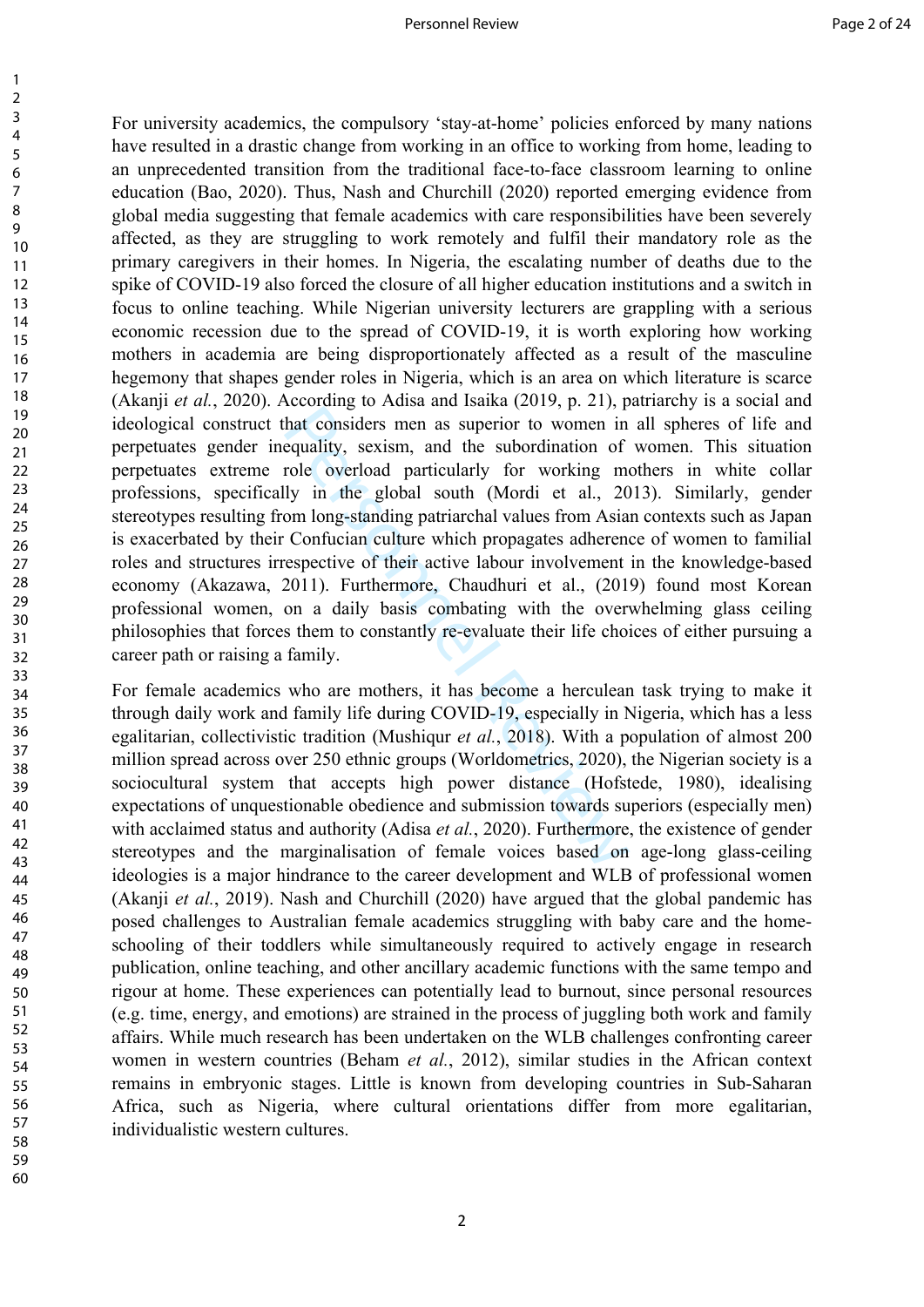Therefore, this article is a rudimentary effort to fill this gap in the literature, particularly in response to calls for context-specific studies focusing on Africa in order to extend knowledge and broaden our understanding of patriarchal proclivities and WLB issues facing Nigerian female academics working remotely and caring for their families during the COVID-19 pandemic. Focusing on the contemporary debates on stress, professional women, work, and family experiences during the period of the lockdown, specifically using the work-home resources (W-HR) theory as an explanatory model, this study hopes to answer, from a nonwestern perspective, the following question: How has the COVID-19 pandemic affected the work-life balance of mothers in academia who live in a patriarchal society?

In order to answer this research question, this article is structured as follows: a brief theoretical background on understanding WLB and the W-HR model is given. Thereafter, the methodology adopted for the data collection and analysis is presented, along with the study's findings and a discussion thereof. The article concludes by explaining the study's research and theoretical implications and proffered some recommendations. The study's limitations and areas for future research are also presented.

## **Understanding Work-Life Balance and the Work-Home Resources Model**

ion thereof. The article concludes by explain<br>tions and proffered some recommendations.<br>earch are also presented.<br>**-Life Balance and the Work-Home Resource**<br>mic research and policy debates on WLB has,<br>the working class (e The majority of academic research and policy debates on WLB has, in the main, focused on the imperative need for the working class (especially women) to improve the quality of their work-life aspirations and how employers might implement family-friendly policies to foster such achievement (Kelliher *et al.*, 2018). More importantly, organisational interventions such as flexible work arrangements are proffered as incentives to engender work-life enrichment, facilitation, and positive integration (Haar, 2013). Greenhaus *et al.* (2003, p. 513) argued that achieving WLB is 'the extent to which an individual is equally engaged in – and equally satisfied with – his or her work role and family role'. Although WLB is widely assumed to be a matter of individual choice and circumstances, the realities of work-life intensity today are making employees strenuously try to juggle their work, family, and personal lives suitably (Morris *et al.*, 2011). Stress and work-life conflicts are attendant consequences when this occurs. Often, work-life and occupational stress researchers have heavily relied on role theory (Kahn *et al.*, 1964) to elucidate how role conflicts results in undesirable situations. Greenhaus and Beutell (1985) asserted that the struggles to attain a balance may result in a form of interrole conflict in which the role pressures from work and family domains are incompatible. Organisational research have predominantly focused on how employees must comply with standard working hours and appear physically at work which is always making adequate involvement in home affairs difficult (Eikhof et al., 2007; Ozbligin et al., 2011). This is because organisations now push for almost round-the-clock working hours resulting in role overload (MacDonald et al., 2013)

From this perspective, occupational stress and work-life scholars have given considerable attention to scrutinising work stressors (e.g. role ambiguity, role conflict, roles involving working long hours) – aspects of the work environment that can potentially harm the job attitude (e.g. work commitment) and overall life satisfaction of employees (Bowling *et al.*, 2017). Given this context, however, we argue that role theory, regardless of its importance, has primarily adopted a restricted focus on office and workplace experiences, with limited attention given to recent development in the changing mode of employment locations and non-work spaces (Kelliher *et al.*, 2018). This argument is particularly relevant during this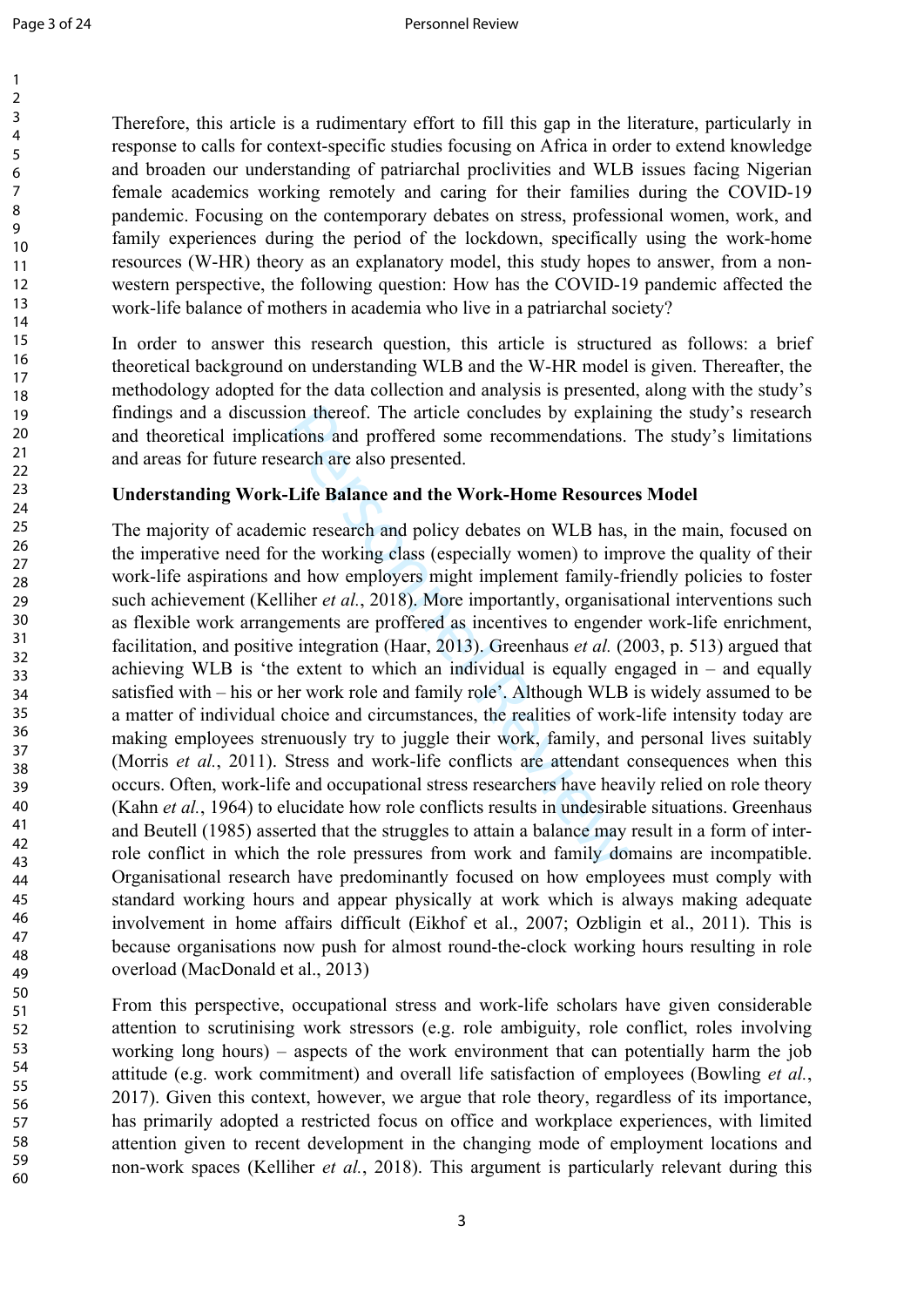period of the COVID-19 pandemic, which has blurred the work and non-work domains in a way that they never have been before, as millions of working adults have compulsorily transitioned to working from home in compliance with confinement policies (Corbera *et al.*, 2020). Sinclair *et al.* (2020, p. 3) argued that harmonising work and family roles is now extremely problematic. This is because employee work roles commonly enacted at organisational locations at specific office hours (Monday-Friday) and family responsibilities expected to physically occur at home during evenings and weekends are fast disappearing as the pandemic is now making people to work from their kitchen tables, sitting rooms and other altered home-office spaces.

uring the COVID-19 pandemic as the world is<br>
k has become home, and home has become w<br>
e on ICT. In order to keep WLB resear<br>
rends before the pandemic, Grawitch and B<br>
ces (COR) framework, re-conceptualised W<br>
iverse pers In re-evaluating WLB research, critics have argued that WLB often re-echoes narratives on how the nature of work times and environments are adversely affecting workers' personal and care needs at home (Özbilgin *et al.*, 2010). This conception is, however, becoming irrelevant, especially during the COVID-19 pandemic as the world is grappling with the 'new normal' lifestyle – work has become home, and home has become work (Hochschild, 1997), with a heavy reliance on ICT. In order to keep WLB research more aligned with contemporary social trends before the pandemic, Grawitch and Barber (2010), using the conservation-of-resources (COR) framework, re-conceptualised WLB to focus on ways people try to manage diverse personal pursuits and expend their finite personal resources (e.g. time, money, emotions, and energy) in reconciling the increasing multiplicity of life's demands, whether the demand is required (e.g. work) or other preferred private life affairs. The COR, a prominent stress theory conceptualised by Hobfoll (1989), thus explains how people attempt to acquire, retain, and conserve resources – regardless of their environment. On the contrary, stress may occur and there may be a consequent risk of loss or an actual loss of such resources (Hobfoll, 2001). This is because people bring considerable number of resources into their daily lives and seek to achieve multiple gains, through the desire for resources to positively accumulate. However, people often experience repeated demands on these resources as they choose when, where, and how to allocate them due to their definable limits (Hobfoll, 2011). Despite the deep conceptual insights into the general loss-gain dynamics described by the COR theory, ten Brummehuis and Bakker (2012) provided a richer concept – the W-HR model – that builds on COR theory to explain the interplay between the demands and resources experienced in peoples' work and private life domains.

At the heart of the W-HR model lies the assumption that conflict becomes inevitable when contextual demands, either from a person's work or family, deplete the person's contextual and/or personal resources, which then results in diminished outcomes in either or both domains (ten Brummehuis and Bakker, 2012). The major highlights of the W-HR model are illustrated in Table 1 below.

# **Insert Table 1 here**

From the constructs in the tabular content, contextual demands either from the work or family domain range from quantitative demands (i.e. overload) to cognitive demands with specific examples of each subtype. On the contrary, contextual resources (see subtypes) are conventionally located outside oneself and may be found within the social context of the individual to serve as buffers against the exacerbating effects of contextual demands (see examples). In addition, personal resources are those illustrated in the subtypes, with some examples therein. According to the W-HR model, these personal resources are often desirable

 $\mathbf{1}$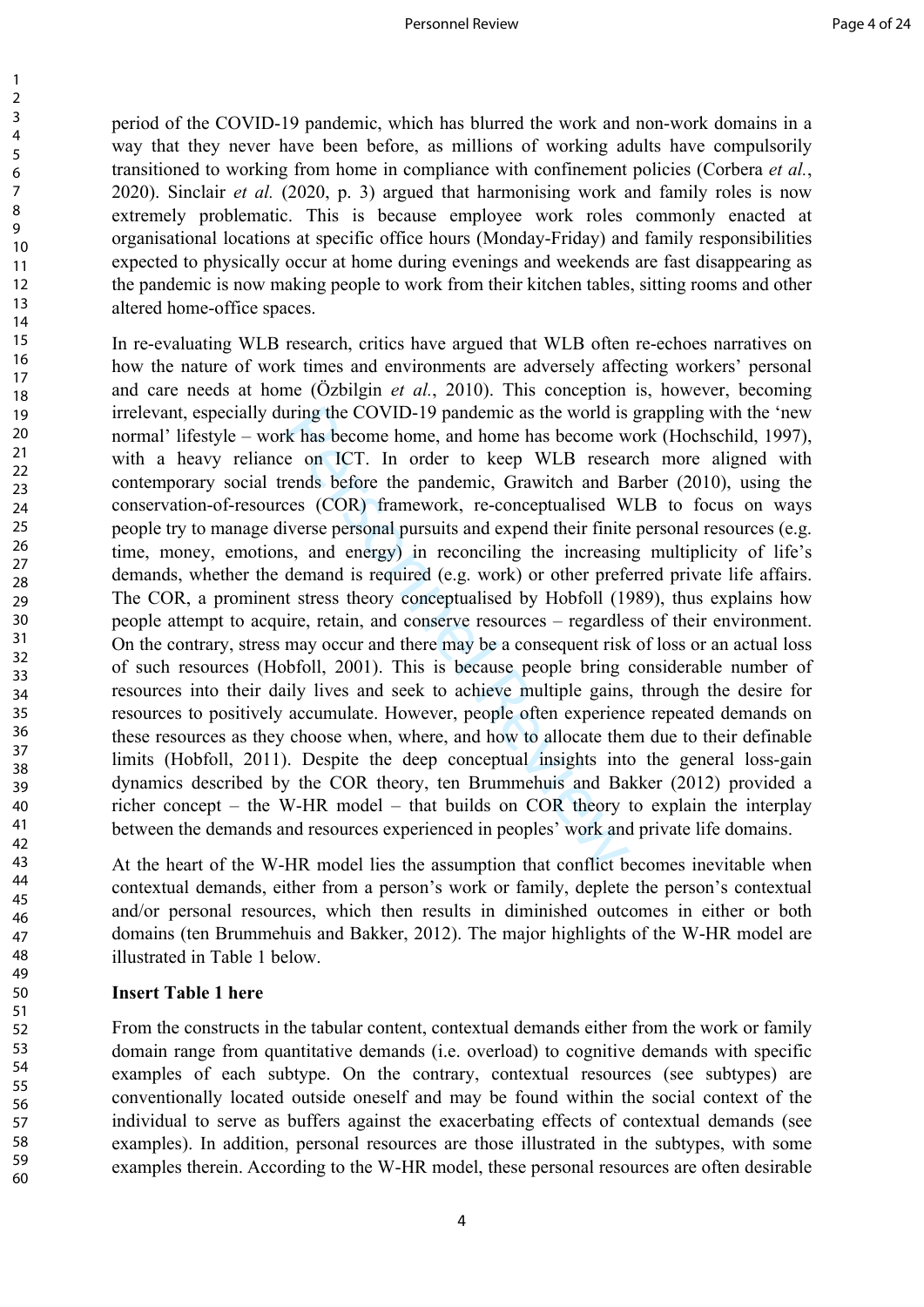and functional in achieving work goals and family demands. In sum, the adverse or enriching consequences of combining these dual roles have been demonstrated to lead to certain outcomes that are also exemplified in Table 1. ten Brummehuis and Bakker (2012) have further argued that macro resources identified with the context in which one lives, such as the cultural values, social equity and economic prosperity of a country can potentially influence the intensity of work-life conflict or enrichment that may likely occur. For instance, Mushfiqur *et al.* (2018) found that professional women (such as female medical doctors) experiencing excessive working hours, inflexible shifts, and the limiting conditions of gender role expectations – especially in developing countries such as Nigeria, Ghana, and Cameroun, where there are high unemployment rates and a pronounced culture of masculine hegemony – often experience stressful outcomes as a result of the loss of personal resources (Table 1) due to the process of trying to integrate the work and family domains. A typical patriarchal society, such as Nigeria, tends to idealise a high power distance index, which is a cultural dimension that endorses an uneven distribution of power, authority, and status symbols among society members (Hofstede, 1980).

Less an uneven distribution of power, authors (Hofstede, 1980).<br>
hy and its challenging impact on feminism is<br>
Hong Kong, Qatar, Japan, Saudi Arabia, Lebi-<br>
regardless of their knowledge-based eco<br>
CT, and engineering – a The history of patriarchy and its challenging impact on feminism is also dominant in some Asian countries, like Hong Kong, Qatar, Japan, Saudi Arabia, Lebanon, and China, where professional women – regardless of their knowledge-based economy careers, such as academia, medicine, ICT, and engineering – are culturally mandated to prioritise caregiving responsibilities (Abalkhail, 2017; Matsui *et al.*, 2019). This phenomenon is found to be in conformity with the high power distance values that set the man (i.e. husband) as the head of the home, who holds absolute authority over women, children, and property in these nations (Salem and Yount, 2019). As a result of the COVID-19 pandemic lockdown, resource depletion (e.g. time and energy) may have affected working mothers more than fathers, as an extensive body of research has consistently portrayed women as primary caregivers who spend more time on familial responsibilities than work, regardless of their occupational demands (Shockley and Shen, 2016). These caregiving duties are more pronounced in developing countries, such as Nigeria, where employment relations are organised based on gender role norms (Adisa *et al.*, 2019). While the depletion of psychological and physical resources (see Table 1) arising from tensions between both domains (which are competing for attention) appears universal, the cultural context plays an integral role in understanding the nature of the work-life imbalance confronting women. As discussed above, patriarchy is a value system that imposes male dominance over women and subjects them to all unpaid care duties. Therefore, patriarchal norms, which are prevalent in Africa and specifically Nigeria, have implications on the WLB of working mothers. To the best of the researchers' knowledge, there remains a paucity of research on the effects of patriarchy on the WLB of Nigerian female academics as the fear and threats of the COVID-19 pandemic soars. The aim of this article is to fill this research gap using the W-HR model as a theoretical framework to explain our findings.

# **Methodology**

This study employs a qualitative method of enquiry, drawing on social constructionism, which epistemologically emphasises the discovery of rich contextual data obtained from people's lived experiences (Cresswell, 2013). This methodology was deemed appropriate because it provides a framework for developing an in-depth understanding of the research phenomenon under study and can lead to the discovery of taken-for-granted assumptions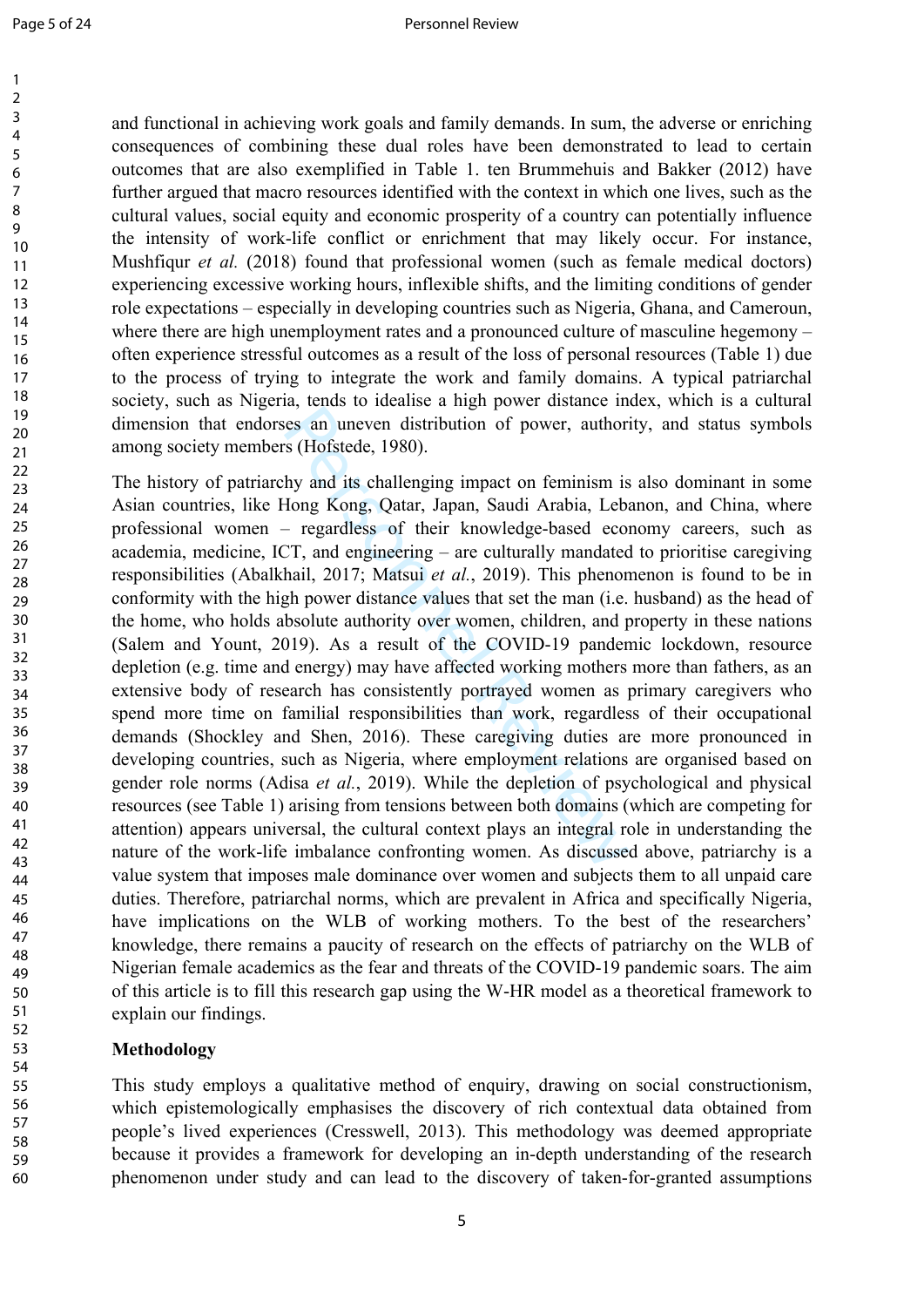from detailed narratives (Easterby-Smith *et al.*, 2012). Drawing on this naturalistic paradigm, telephone interviews were conducted with 28 female lecturers working in Nigerian universities. All participants preferred this method since majority claimed to enjoy using hands-free devices during conversation. Qualitative interviews are traditionally better when conducted on a face-to-face basis, which is often seen as necessary for strong rapport building and imperative for gathering rich qualitative data (Farooq and De Villiers, 2017). However, the lockdown policies enforced by the Nigerian government made it difficult to conduct one-to-one interviews. There are reported biases against telephone interviews, including the lack of ability to observe facial expressions, body language, and nonverbal cues, which are considered integral parts of the communication process during face-to-face interviews (Irvine *et al.*, 2012). However, the researchers could discern that the telephone interview method made the participants feel relaxed and comfortable enough to disclose sensitive information with full knowledge that the lockdown policies required this conversation style. Moreover, the method allowed us to reach participants in a wider range of geographical locations (Novick, 2008). Nonetheless, all the participants were from commercial cities in the south-west region of Nigeria (Ogun, Oyo, Lagos, and Osun States) with a similar cultural heritage – they all identified with the Yoruba tribe. Their universities were also located in these metropolitan cities while the participants shared similar workfamily experiences during the pandemic based on the prevailing gender role differentials in Nigeria (Akanji et al., 2020).

reover, the method allowed us to reach participate (Novick, 2008). Nonetheless, all the personth-west region of Nigeria (Ogun, Oyo, lentitage – they all identified with the Yoruba hese metropolitan cities while the partici Purposive sampling was undertaken due to the assumption that researchers of qualitative studies should have reasonable knowledge of the sample size to be used and should target the desired samples (Patton, 2015). Thus, key participants were solicited through the researchers' personal contacts and referrals, using a snowballing approach (Saunders *et al.*, 2012). Furthermore, each participant's eligibility was based on the length of time they have worked with their current employers (a minimum of three years), their age (between 25 and 65 years old), and their marital status (married with dependent children). Other demographic features included the participants' religion, their university type, and their employment status (tenure track, i.e. full-time employment, or non-tenure track, a renewable yearly contract of employment). In order to fulfil our promise of confidentiality, pseudonyms were used to represent the interviewees, who were labelled 'Participant [number from 1–28]' for the purposes of this study (see Table 2).

## **Insert Table 2 here**

123456789

 $\mathbf{1}$  $\overline{2}$  $\overline{3}$  $\overline{4}$ 5 6  $\overline{7}$ 8 9

Before the main interviews, pre-interview phone calls were held to briefly build rapport, create interest, and negotiate a convenient time for call-backs. Subsequently, each semistructured telephone interview lasted for 30–40 minutes. During dialogue with one of the researchers, who was solely responsible for the data collection process, the background noise of children crying, screaming, playing, and distracting their mothers was heard, which confirmed the challenges confronting female academics before we even questioned them. However, the participants were determined to forge ahead with the interviews, despite the disturbances. The interview style, based on open-ended questions, allowed for flexibility in the discussions and exploration of individual perceptions of patriarchy and WLB experiences during the pandemic. Representative of the questions asked are: 1. In your personal experience, what do you understand as 'work-life balance'? 2. Are you currently experiencing work-life balance as a female academic as the pandemic soars? 3. If you're not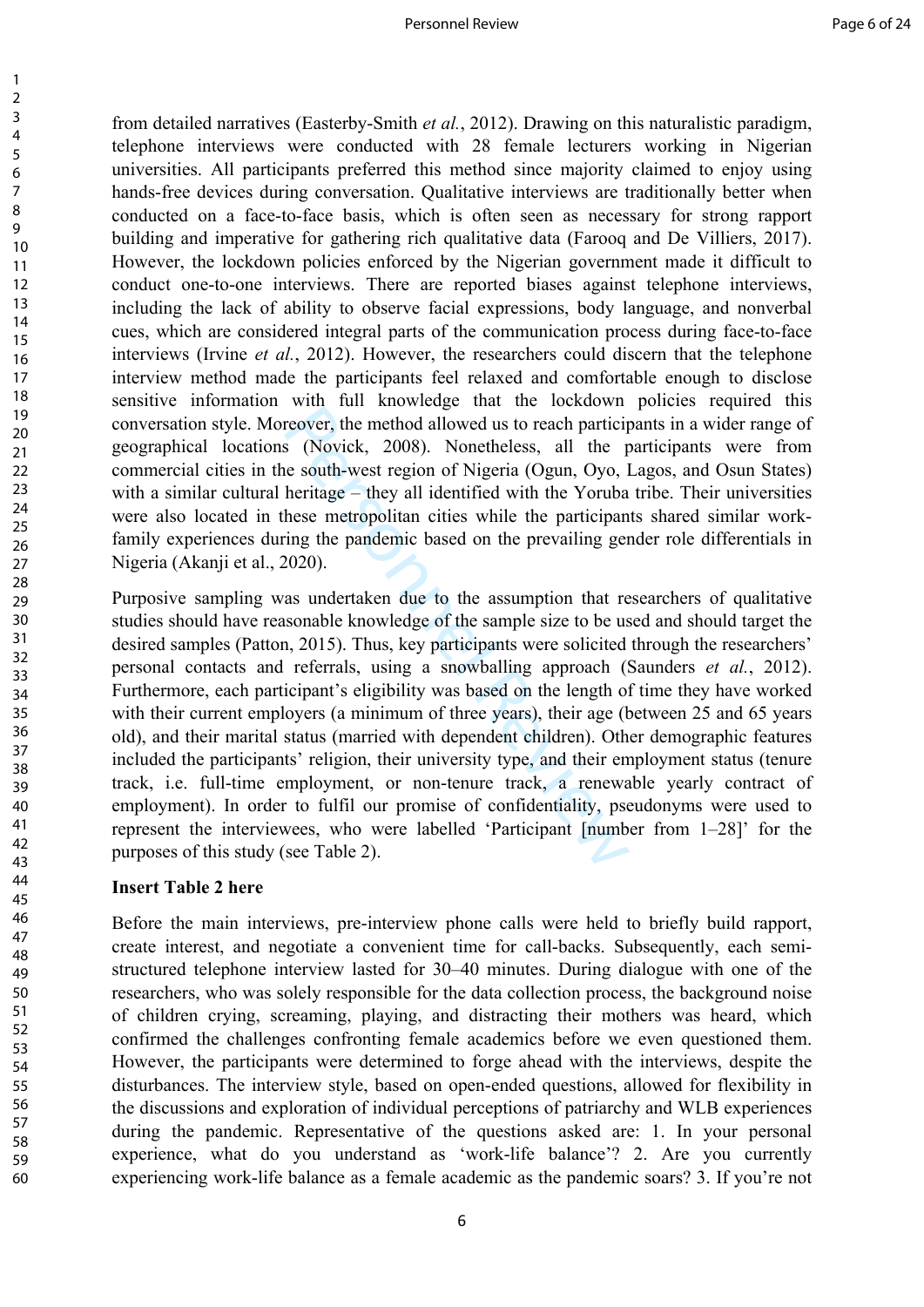experiencing work-life balance, can you tell me why in more detail? 4. Could you please briefly share your experiences about the impact of patriarchy on your daily life, especially during this period of the COVID-19 lockdown? The entire telephone interviews were recorded, with the participants' consent. Notes were also taken during the process. After 23 interviews, it was felt that the 'saturation point' had been reached, because no further information was added that enhanced the findings of the study (Bowen, 2008). To confirm this position, five more interviews were undertaken, but they merely corroborated the existing themes.

## **Data Analysis**

r y was applied in order to analyse are atassem<br>t is employed in research to identify, analy<br>ts (Braun and Clarke, 2006). At this stage, the<br>ta reduction process through open coding, wh<br>cribed interviews that are relevant Following the completion of all material data collection, the digital recordings were electronically distributed to the researchers for thorough transcription. Thereafter, thematic analysis procedure (TAP) was applied in order to analyse the transcribed recordings. TAP is a qualitative design that is employed in research to identify, analyse, and report patterns (themes) within datasets (Braun and Clarke, 2006). At this stage, the researchers collectively started a meticulous data reduction process through open coding, which involved identifying key points in the transcribed interviews that are relevant to the research inquiry and thereby creating a word or phrase that significantly assigns a salient, summative, and essencecapturing feature that directly addresses our research question (Cresswell, 2013). Thereafter, cognate codes were identified and appropriately amalgamated to create conceptual categories, which made the first-order codes more compact and representational of similar underlying ideas. We did not impose codes a priori but rather remained open minded to emerging categories (Patton, 2015). Finally, the main categories were refined and further consolidated in a bid to generate theoretical explanations of the phenomenon under study. In so doing, we continued cross-comparisons of all material codes and intense interrogation of our conceptual categories during our debriefing sessions until we reached a compromise on what should constitute the main theoretical claims (i.e. themes) grounded in the data (Miles *et al.*, 2014) concerning the impact of COVID-19 on the WLB of female academics living in a patriarchal society. In a nutshell, Table 3 highlights the main themes, number of responses as well as the approximated percentages of participants' responses falling under each theme.

# **Insert Table 3 here**

The Table is further organised along the type of resources in the (W-HR) model drawn from data set and gives a more nuanced description of work-family conflict as a process whereby demands in one domain depletes personal resources and hinders satisfactory performance in the other domain (ten Brummehuis and Bakker, 2012).

## **Findings and Discussion**

In more detail, an in-depth analysis of the main themes that emerged as responses to the research question are as follows:

# **Career Stagnation**

There were strong beliefs among thirteen participants that the pervasive nature of the COVID-19 pandemic is making academic jobs more demanding in terms of the time and effort being dedicated to both remote working and care obligations happening simultaneously at home (see Table 13). Although all participants generally considered WLB as the ability to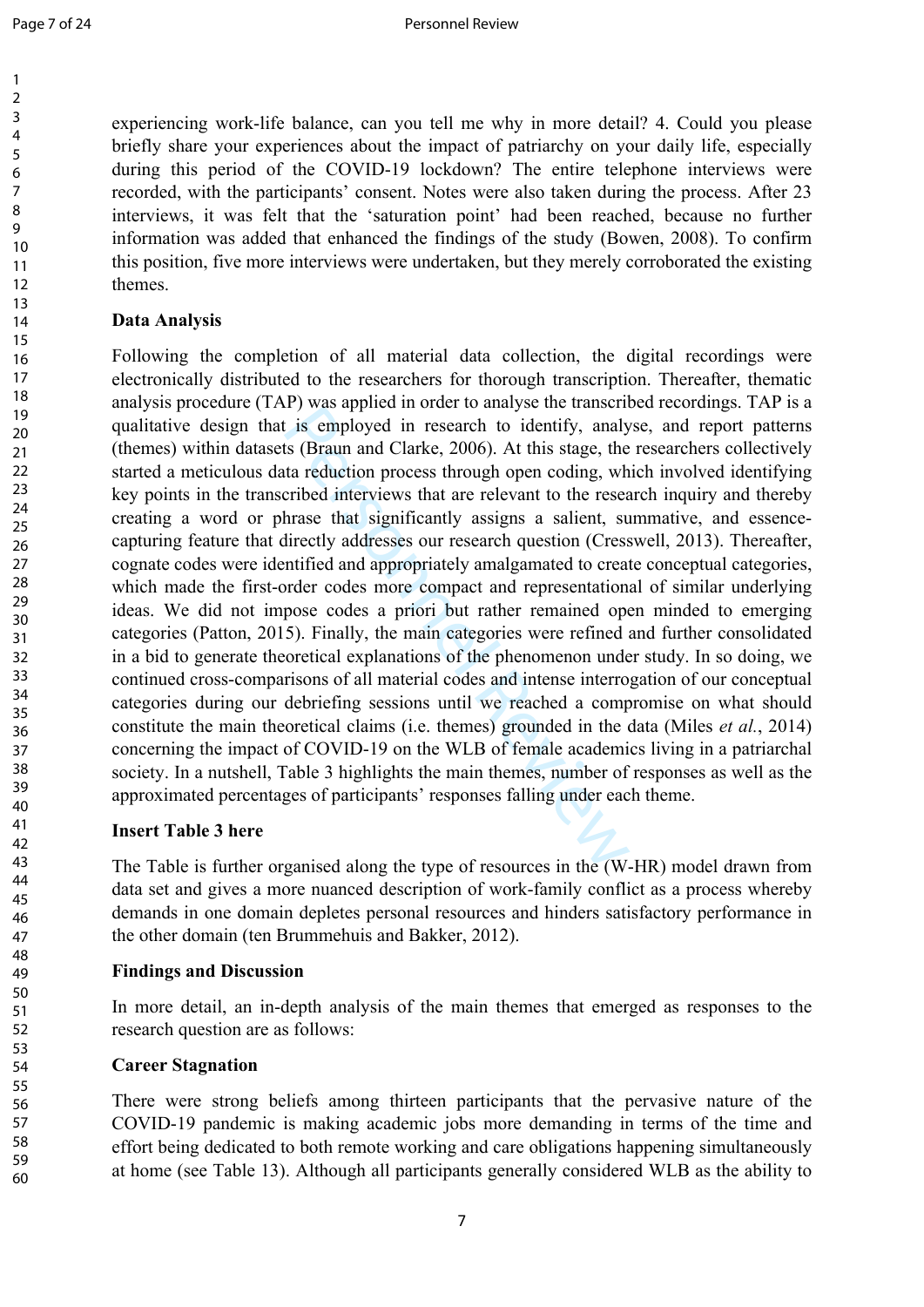balance work with family commitments, many grumbled about how the curfews have resulted in reduced accomplishment of desirable work-related outcomes. Concerning how WLB is defined, the following quotations typify the participants' shared views:

For me, WLB means the ability to have sufficient time to meet my work demands as a lecturer and enough time for parenthood and leisure. However, mothering and at the same time working long hours from home has not been easy for me during the pandemic (Participant 1).

My understanding of WLB is the achievement of desirable involvement and commitment to my work as an academic as well as other private life matters, such as my role as a wife, mother, and carer to my husband's elderly mother (who is living with us) – but I'm struggling with working from home (Participant 2).

I think WLB is ensuring I gain some level of fulfilment from work as a senior lecturer aspiring to become a professor some day and to enjoy my family life as well, which is not only restricted to motherhood but also involves attending social functions, such as naming ceremonies, weddings, and other important family occasions. The fear of the coronavirus and movement restrictions are making my career and daily family routine very difficult (Participant 16).

mily occasions. The fear of the coronavirus and move<br>y family routine very difficult (Participant 16).<br>ts suggest WLB means giving time, involv<br>thing, leisure, and in-person socialisation. Th<br>elations in Nigeria. In this c The preceding excerpts suggest WLB means giving time, involvement, and satisfactory attention to work, parenting, leisure, and in-person socialisation. The findings underline the importance of family relations in Nigeria. In this context, a significant part of the social fabric of Nigeria is its collectivist culture, which emphasises the primacy of family institutions and communal living, firmly embedded in the country's collective identity (Ituma *et al.*, 2011). Within the household setting, Nigerians (particularly women) develop social bonds by mandatorily growing a family support system, regardless of their career pursuits (Mordi *et al.* 2013). WLB is interpreted as embracing motherhood as a compulsory obligation that takes place within the confines of the home in conjunction with paid work. However, our study findings show women are struggling to balance motherhood and office work within a specific location (i.e. the home) due to the pandemic lockdown. Drawing on the (W-HR) model, it is evident from our findings that work-family conflict reflects a process that makes demands in one domain drain personal resources, amounting to diminished outcomes in the other domain (ten Brummehuis and Bakker, 2012) as a result of the pandemic. This drastic change has shaped the 'new normal' lifestyle, and this tells us about the difficulties facing women who are living and working simultaneously within a primary location that is predominantly meant for home affairs (Dillaway and Pare, 2008). The challenges confronting these professional women are further exacerbated by the Nigerian culture that is notorious for its extreme attitudes of well-defined domesticated expectations from mothers (Nwagbara, 2021). Despite the prevailing gender role expectations of homemaking, further evidence showed that about 45% of participants were unhappy with the unlimited hours devoted to academic work, which they claim is no longer commensurate with their salaries as a result of the COVID-19 crisis. Here, the thirteen participants defined their career success in terms of financial stability, with a particular interest in receiving a steady income and being seen as economically viable in supporting family needs.

I have been experiencing career and family difficulties since the spread of the deadly coronavirus, which is now hitting many Nigerian private universities hard due to the lockdown. For instance, we had no choice but to accept pay cuts, despite being mandated to continue lectures and teaching online at home. I'm stressed, lack motivation, and feel my career prospects are plummeting because being financially capable is the ideal in Nigeria. Making enough money from academia to cater for my family and having some to save for a rainy day is what I call success, but this is not the case today – despite working tirelessly from home during this global pandemic (Participant 4).

 $\mathbf{1}$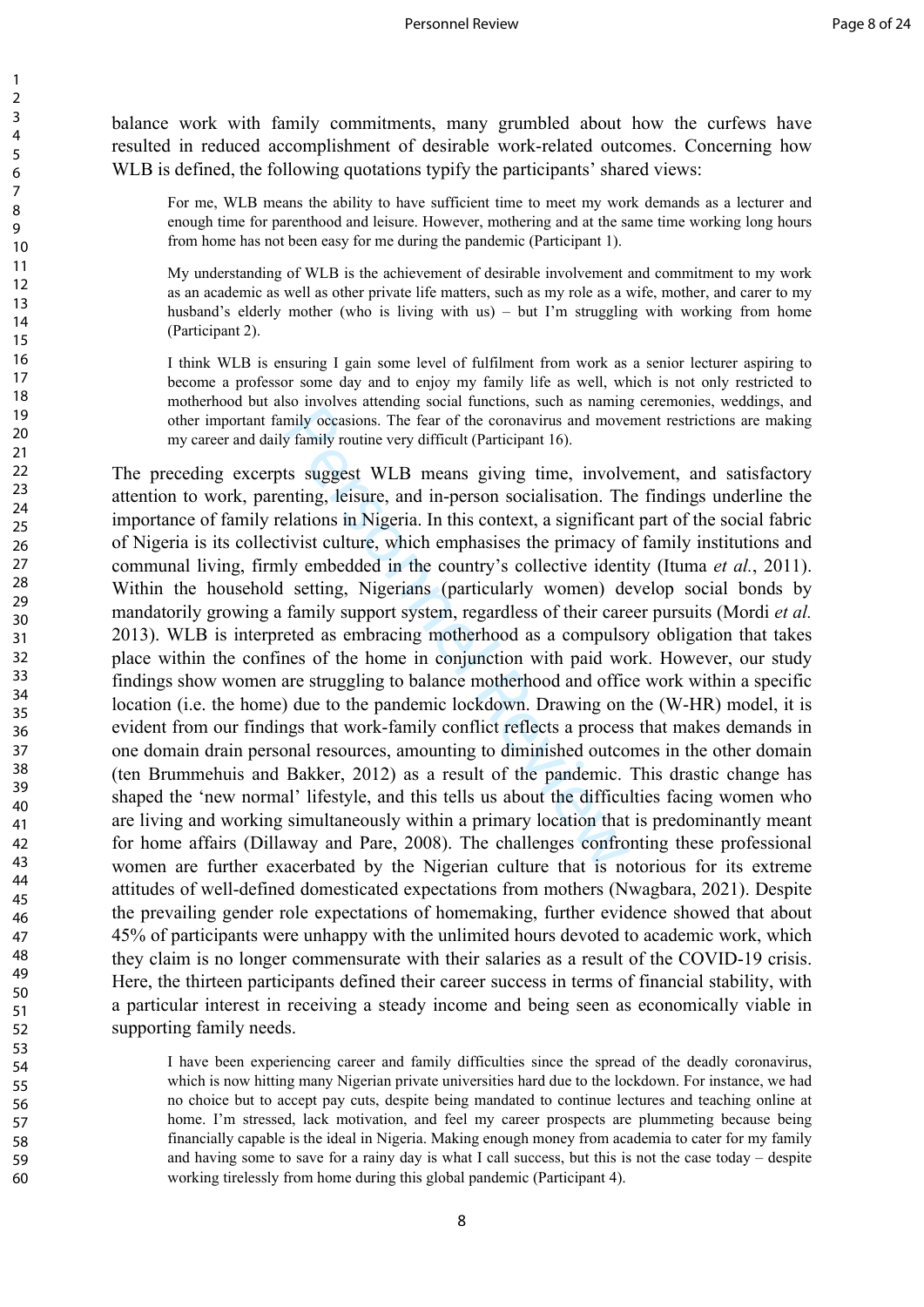$\mathbf{1}$ 

> 59 60

WLB for me is problematic as the infectious virus is destroying lives and livelihood. After all the hard work and spending long hours teaching online, our efforts as lecturers aren't receiving the right credit. I now only get paid my basic salary because my university can't afford to pay other bonuses and allowances, which is a career decline for me. This is more strenuous than it was before the lockdown, because I'm also expected to supervise my children's classwork since we are all at home due to the lockdown. I'm no longer enjoying gainful employment and finding it challenging to financially support my immediate and extended families (Participant 11).

gerians are often willing to subject their career<br>gation. As such, a lack of capital resources is<br>berspective, financial resources (e.g. salaries,<br>, and this results in stress. According to the<br>instrumental to facilitating Central to the above statements is the monetary measurement of career success and the difficulty in achieving career success and financial prosperity during the COVID-19 lockdown. With a clear relevance to the W-HR framework, the desire for sufficient financial resources ranks as very important in Nigeria. The current findings are in line with those of prior studies (Ituma *et al.*, 2011; Aluko *et al.*, 2017) that have shown career-driven individuals in Nigeria prioritise wealth and gain admiration due to the ability to support their families financially. Nigerians are often willing to subject their career goals and aspirations to this sociocultural obligation. As such, a lack of capital resources is associated with career stagnation. From this perspective, financial resources (e.g. salaries, raises, and bonuses) are considered insufficient, and this results in stress. According to the (W-HR) model, capital resources adjudged as instrumental to facilitating performance is poor and a source of major concern from our findings.

Apart from the problems in achieving career success in terms of financial prosperity during the curfew (see Table 3), additional evidence from about  $40\%$  of the participants (n=11) shows perceived negative career outcomes in other domains.

My WLB is far from ideal. I experience mental chaos coming from anger and frustration at the way my publication track record is suffering because I'm overburdened with my children screaming, playing, and always disturbing me. I feel so tired and stressed every day. The COVID-19 lockdown is adversely affecting everything (Participant 19).

I am currently not enjoying a balance since the period of the compulsory lockdown. Unfortunately, I don't have any quiet space in my house that I can use as an office or a hiding place from my children. I literally carry my laptop with me everywhere in my house, with my four-year-old son always crying behind me for unnecessary attention. Given that my home is not conducive for work, I'm very worried about my career progression (promotion) this year (Participant 7).

The hardship imposed by the pandemic is making it hard to say I'm experiencing WLB, because the lockdown is sapping my positive energy, sense of accomplishment, and intrinsic satisfaction I derived from attending academic conferences, workshops, and being appointed as a visiting professor. I am not used to sitting down at home for this long. The sudden change in lifestyle due to the COVID-19 crisis is one of the most stressful periods of my life, but what can I – or anyone – do? (Participant 14).

As a result of the COVID-19 lockdown, the participants in this category expressed anger, frustration, worry, and emotional stress as a result of the struggles they have been experiencing due to their lack of ability to meaningfully engage with academic research; the unsuitability of their home for work; and their inability to attend academic conferences, workshops, and other career advancement agendas in person. Conceptually, these responses highlight how the COVID-19 lockdown has threatened, taxed, and/or exceeded personal resources contextualised as psychological conditions (positive emotions), career advancement (producing research publications), quality of life (work-life balance), physical environment (a good home office space), and personal characteristics (achieving personal career fulfilment). Therefore, it would seem reasonable to assume that the primacy of the foregoing resource losses, without the prospect of gaining them while the pandemic persists, confirms that it is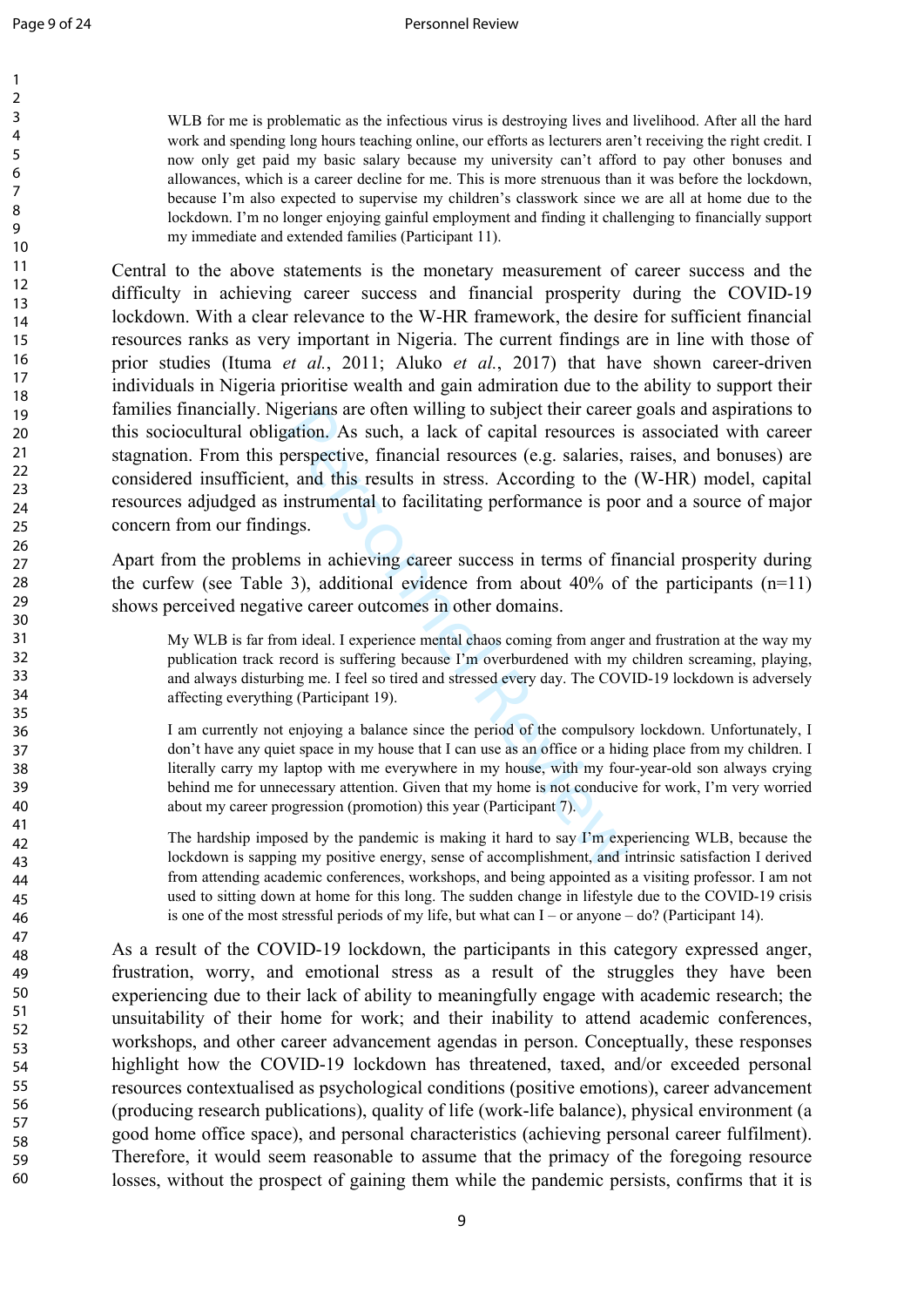psychologically harmful for these women to lose resources as contextual demands, referring to the physical, emotional and social contexts of working from home is having a profound negative impact on career prospects (Halbesleben *et al.*, 2014).

Personnel Review Following the unpleasant effects of COVID-19 on the world of work, our findings further suggest the depletion of energy perceived as insufficient physical, mental, and emotional resources for responding to childcare pressures (e.g. 'I'm overburdened with my children screaming, playing, and always disturbing me') as well as academic work demands arising almost simultaneously. Drawing on the W-HR model, people are presumably motivated to spend energy on personal pursuits they find meaningful and rewarding (Grawitch *et al.*, 2010). However, the confinement policies forcing a compulsory switch to working from home is claiming to adversely affect career success conceptualised in terms of personal fulfilment derived from finding satisfaction and excitement when participating in scholarly activities, as illustrated in one of the sampled excerpts ('…the lockdown is sapping my positive energy, sense of accomplishment, and intrinsic satisfaction…'). Furthermore, literature on work-family conflict spillover (Sok *et al.*, 2014; 2010; Du *et al.*, 2018) suggests that some experiences occurring in one domain can be carried into the other (whether it is work-to-home negative spillover or the reverse). This argument is particularly relevant as boundaries between work and family affairs are becoming increasingly blurred due to the COVID-19 lockdown. Given the finite nature of resources (mood, feelings, and energy, for example), the repeated demands in one sphere drain the availability of these resources and thereby limit what is left for optimal functioning in other domains, which is evident in the concerns raised by some participants.

#### **Health Concerns**

About seventeen of the participants were specifically concerned with how the COVID-19 pandemic has taken a toll on their physical wellbeing, with claims of inability to find respite, even in the solace of their homes. Approximately 60 percent of the participants (see Table 3) were of the view that WLB is achievable when they are in good health, but the pandemic has made it difficult to adequately deal with health-related issues. Two of the participants commented as follows:

WLB is feasible when a person is healthy [...] but for me, it has been a tough experience, because the pandemic forced everyone to stay at home and do less in terms of social interactions and exercise. This is really affecting my health. I have been diagnosed with high blood pressure, and this has been made worse by my lack of physical activity during this period of lockdown, which is coupled with intense family and academic responsibilities. More agonising is my pay cut, which is making it very difficult for me to purchase medications on regular basis (Participant 13).

No, I'm not enjoying WLB, as COVID-19 continues to escalate at an unprecedented scale. As an academic, I'm not physically active, I have a lot of screen time, irregular sleep patterns because of my children, and a poor diet, which has resulted in weight gain. Moreover, sitting for long hours on my laptop has caused me backache and a stiff neck […] The financial strain I am currently enduring as a result of my slashed salary is another problem (Participant 22).

The expressions above illustrate how the unexpected shift to remote working and the prolonged effects of the lockdown are having negative health outcomes on professional working mothers. In addition, our findings resonate with those of prior studies (Wajeman *et al.*, 2009; Mordi *et al.*, 2013) that suggest that WLB is sometimes defined in terms of health concerns. For instance, Poms *et al.* (2016) argued that poor WLB has been shown to have an

 $\mathbf{1}$  $\overline{2}$  $\overline{3}$  $\overline{4}$ 5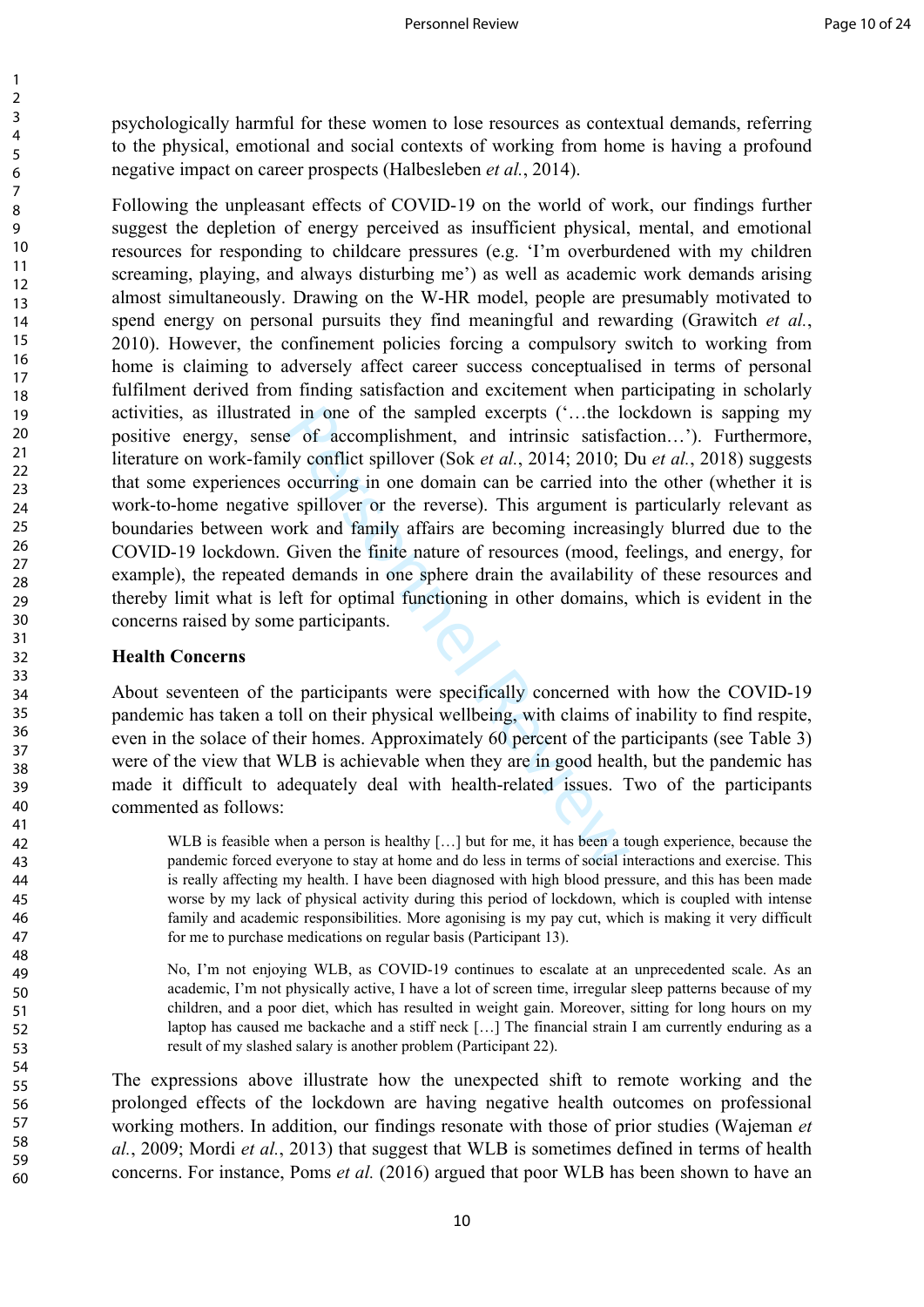$\mathbf{1}$ 

> 58 59 60

adverse effect on the cardiovascular and mental health of women. Similarly, our study reveals the disruptions due to the COVID-19 lockdown made women struggle with health-related stressors impeding their career, family life, and personal finances. Drawing on W-HR model that is built on the conservation of resource theory, it is suggested that people usually benefit psychologically and recover faster when they feel that they are financially capable of meeting certain life demands, such as health challenges (Hobfoll, 2011).

However, the emerging findings on the impact of COVID-19 highlight how the pandemic is not only compromising the work-life integration and physical wellbeing of female academics, but they also indicate concerns about jobs being disproportionately affected by pay cuts, which leaves them with insufficient financial resources to attend to their personal healthcare needs. According to Grawitch *et al.* (2010), lack of financial resources has been associated with stress, anxiety, and decreased life satisfaction, because working adults are normally motivated to retain or enhance economic resources in a bid to potentially boost their capabilities in solving life problems or cope with difficult realities as the need arises.

r enhance economic resources in a bid to<br>ife problems or cope with difficult realities as<br>en on greater care demands at home with beir<br>that the effects of the COVID-19 will resul<br>sh and Churchill, 2020). Such impacts risk Since women have taken on greater care demands at home with being active dual earners, it is possible to project that the effects of the COVID-19 will result in a prolonged dip in women's incomes (Nash and Churchill, 2020). Such impacts risk rolling back the already fragile economic gains made in female labour force participation, limiting women's ability to support themselves and their families as the pandemic persists (Nicola *et al.*, 2020). In pursuing strategies aimed at mitigating financial hardships arising from slashed income, further evidence from the study revealed these women claim to re-adjust their monthly budgets, cutting back on discretionary spending (non-essential expenses) and temporarily stopping their retirement contributions (pension scheme) in order to free up more cash needed to meet family demands. For example, expressions such as 'the salary cuts made me seriously downsize my monthly shopping list for the family'; '…in coping with the difficult financial hardships as a result of income cuts, I only buy want I need and no longer what I want'; 'I had to suspend my monthly pension funds to free up some cash for me to spend' underpin some plan of actions aimed at attenuating financial losses. Drawing on the W-HR model (which is built on the COR theory), our findings here justify the propositions that people attempt to retain and protect personal resources (e.g. finances) by demonstrating coping behaviours targeted at mitigating demanding situations appraised as stressors causing conflicts between the work and family domains (Hobfoll, 2011).

# **Male Chauvinism**

An overwhelming percentage of the interviewed female academics (see Table 3) admitted experiencing a high level of role overload and caregiving strain during the lockdown, specifically due to the patriarchal nature of Nigerian society, where a system of social and gender stratification empowers men to dominate women in almost every sphere of life (Adisa *et al.*, 2019). This supports previous studies (Mordi *et al.*, 2013) that found that Nigerian women are viewed as traditional homemakers and are expected to deploy a considerably higher level of emotional resources (affection, love, and empathy) to their care responsibilities than men, who are considered as the absolute heads of their homes. Since all the participants (reached by phone) were drawn from a particular region of Nigeria (the south-west region of the country) – Ogun, Oyo, Lagos, and Osun States – they all gave similar accounts of the extent to which patriarchal values adversely affected their WLB,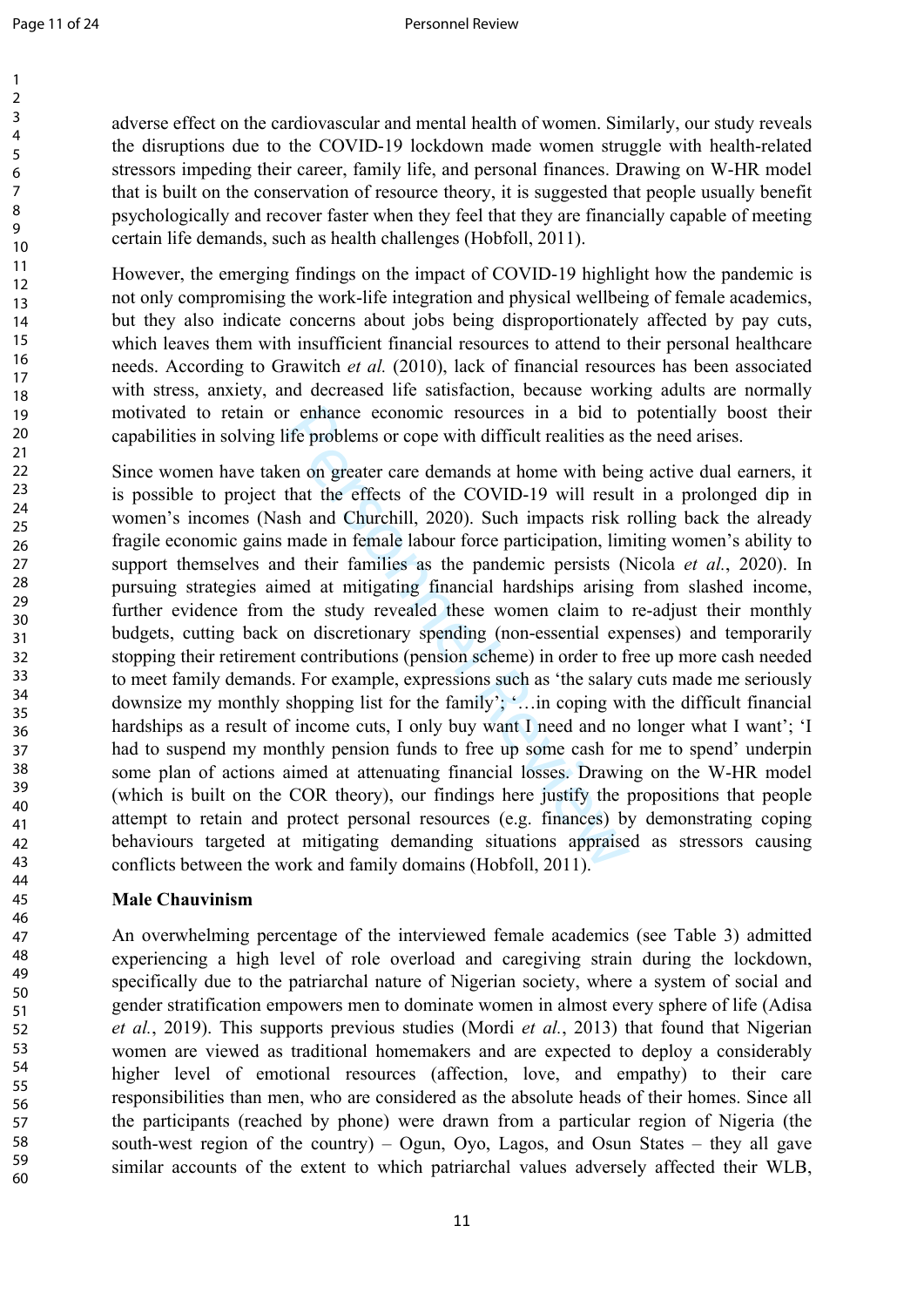especially where Yoruba women, as an ingrained tradition, are expected to respect and comply to their husbands' dictates relating to family affairs (Staveren and Odebode, 2007). As such, it was found that this patriarchal cultural expectation of prioritizing family needs over work made resources such as time and physical energy of these women volatile (ten Brummehuis and Bakker, 2012). According to the W-HR model, it means that once these transient resources are utilized on familial matters, it becomes difficult to allocate similar resources to meet occupational demands.

Furthermore, very few of the participants acknowledged that patriarchal ideologies are more severe in rural areas, particularly in some northern parts of Nigeria. Rural women are said to be highly discriminated against in terms of employment opportunities; access to social support; education; health status; religious background; family decisions; and much more (Aderinto, 2017). Illustrative quotes that align with these findings are as follows:

Since some of our husbands, particularly from the south-west of Nigeria, value education – unlike some other parts of Nigeria – we see a higher number of female academics from this part of the country. However, the COVID lockdown is making our WLB problematic, because we are at home with our husbands – a typical Yoruba woman is expected to respect the authority of the man (Participant 23).

Masculine supremacy is so much embedded in our society, but harsher in rural (e.g. a few northern) areas of the country, where female illiteracy is very high. Despite being educated, we are still mandated to prioritise home affairs (Participant 24).

Our findings also indicate that these women, who are full-time academics, work to support the family purse. However, the 'male breadwinner' ideology implies that the men still hold authority over women in terms of finances. Based on this societal perception and internalised assumptions of masculine supremacy, concerns were raised by participants about the lack of spousal support in helping with family care during the period of the lockdown, which exacerbates WLB difficulties and stress:

s, particularly from the south-west of Nigeria, value ea<br>a higher number of female academics from this part or<br>an early and the man (Participant 23).<br>much embedded in our society, but harsher in rural (e.g<br>racy is very hig The dominance of patriarchal norms in our society is frustrating and stressful. My husband believes that the attributes of a good wife are to carry the entire burden of cooking family meals, childcare, and washing and cleaning the home – while the man is the financer of the home. During this lockdown, I have been working almost around the clock as a mother – at the expense of my academic work. I have to stay up late at night to record my class lessons for my students to watch online when my two-yearold is asleep, and I doze off sometimes on the couch. Although having children in Nigeria is priceless, and I draw strength from always having them around me, I still feel so exhausted keeping up – especially now that everything happens at home, and with little or no help from my husband (Participant 15).

One exasperating experience for me is our societal ideology that women, regardless of their status and profession, should be solely responsible for household chores and children needs, while our men (husbands) hold authority over us. The extremity of the lockdown is making it difficult for me and my husband to negotiate our work schedules appropriately. He always demands his schedules should be prioritised as head of the home. Women are always subservient […], exposing us to time squeeze and work-family conflict (Participant 10).

Ordinarily, it appears Nigerian universities traditionally organise the academic career path to fit male life patterns, which is making it more problematic for women to advance their careers. The period of the lockdown has worsened the situation for me, because my husband – who is also an academic – believes that I should always focus on family matters than work […] The institutional and social nature of patriarchy makes it difficult to allocate time appropriately (Participant 5).

The perspectives of the participants demonstrate how patriarchal proclivities embedded in Nigeria's cultural and institutional structure undervalue the WLB of professional women.

 $\mathbf{1}$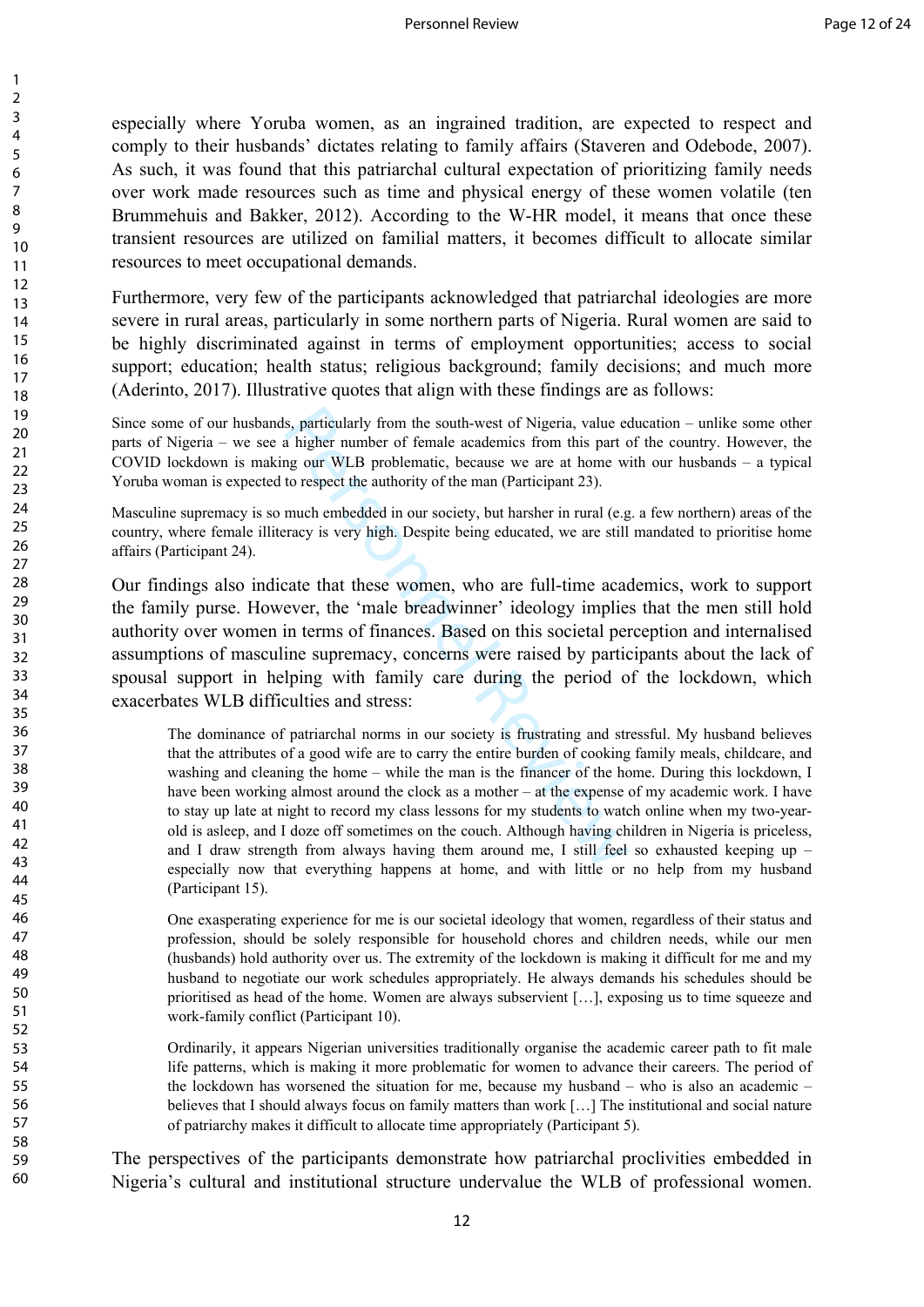$\mathbf{1}$  $\overline{2}$ 

60

They particularly cited the propagation of male chauvinism during the pandemic as exacerbating time-based conflicts. For instance, evidence of time-based conflict emerging from the propensities of masculine hegemony is making time devoted to the home front difficult to perform occupational demands (e.g. 'During this lockdown, I have been working almost around the clock as a mother at the expense of my academic work'). In this context, patriarchy represents a significant hindrance to the amount of time spent working from home. Although time with family is viewed as a valuable resource (e.g. 'Although having children in Nigeria is priceless, and I draw strength from always having them around me…'), this is mainly driven by patriarchal expectations, which results in exhaustion and stress. This occurs due to the inability to adequately allocate time to meet career obligations following the investment thereof in family matters, with 'little or no help from my husband' (expressed by Participant 15). This is because domestic duties in Nigeria are allocated according to a person's gender. Our findings on patriarchy are generalizable to some other male-dominated cultures, such as countries like India, Indonesia, and Iran) and Palestinian territories (e.g. Gaza), which have been connected with strong male domination as a result of the high power distance orientation found in those parts of the world (Haj-Yahia, 2005). Generally, gender inequality, sexism, and masculine superiority, inter alia, are characteristics of these societies, where culture and religion have exclusively imposed caregiving responsibilities on women, regardless of their white-collar professions (Sultana, 2011). This gender stereotypical features are similar to the cultural and gender dynamics that exist in Nigeria.

manigulary and Iran) and Palametics like India, Indonesia, and Iran) and Palametic tries like India, Indonesia, and Iran) and Palametic connected with strong male domination as a und in those parts of the world (Haj-Yahia, Indeed, during the COVID-19 pandemic, it evident that resources (e.g. time and energy) are often hard to acquire and maintain desirably, and resource loss according to the W-HR model is considered to be more salient and of greater impact than resource gain (Halbesleben *et al.*, 2014). Nash and Churchill (2020) argued that, even at the best of times, female academics with care responsibilities rarely enjoy the luxury of being overwhelmed with career focus but are rather immersed in domestic tasks – more so than men. Reflecting on some participants' views, it is expected for women to work outside of the home. They are still perceived as housewives, while their husbands are meant to be superior earners. Mushfiqur *et al.* (2018) highlighted that this situation is embedded in management ethos and organisational culture, which prioritises the economic resources and financial prowess of men at the expense of women's WLB needs. Thus, prior studies have found that extreme patriarchy breeds gender stereotyping, which is more severe in South Asia and Africa than it is in western countries (Adya, 2008). For instance, gender equality has been a well-established priority of EU member nations. Significantly, gender equality is known to be an integral feature of EU sustainability objectives and strategy through the implementation of policies on gender mainstreaming (Grosser, 2009).

More specifically, EU defines gender equality as 'an equal visibility, empowerment and participation of both sexes in all spheres of public and private life… [this] is not synonymous with sameness, with establishing men, their lifestyle and conditions as the norm ... [this] means accepting and valuing equally the differences between women and men and the diverse roles they play in society' (Council of Europe, 1998, pp. 7–8). Therefore, the deeper and more resilient aspects of social structure in western contexts conform to the right to live without gender discrimination, which is perpetuated in Nigeria by patriarchy deeply ingrained in its society.

#### **Conclusion**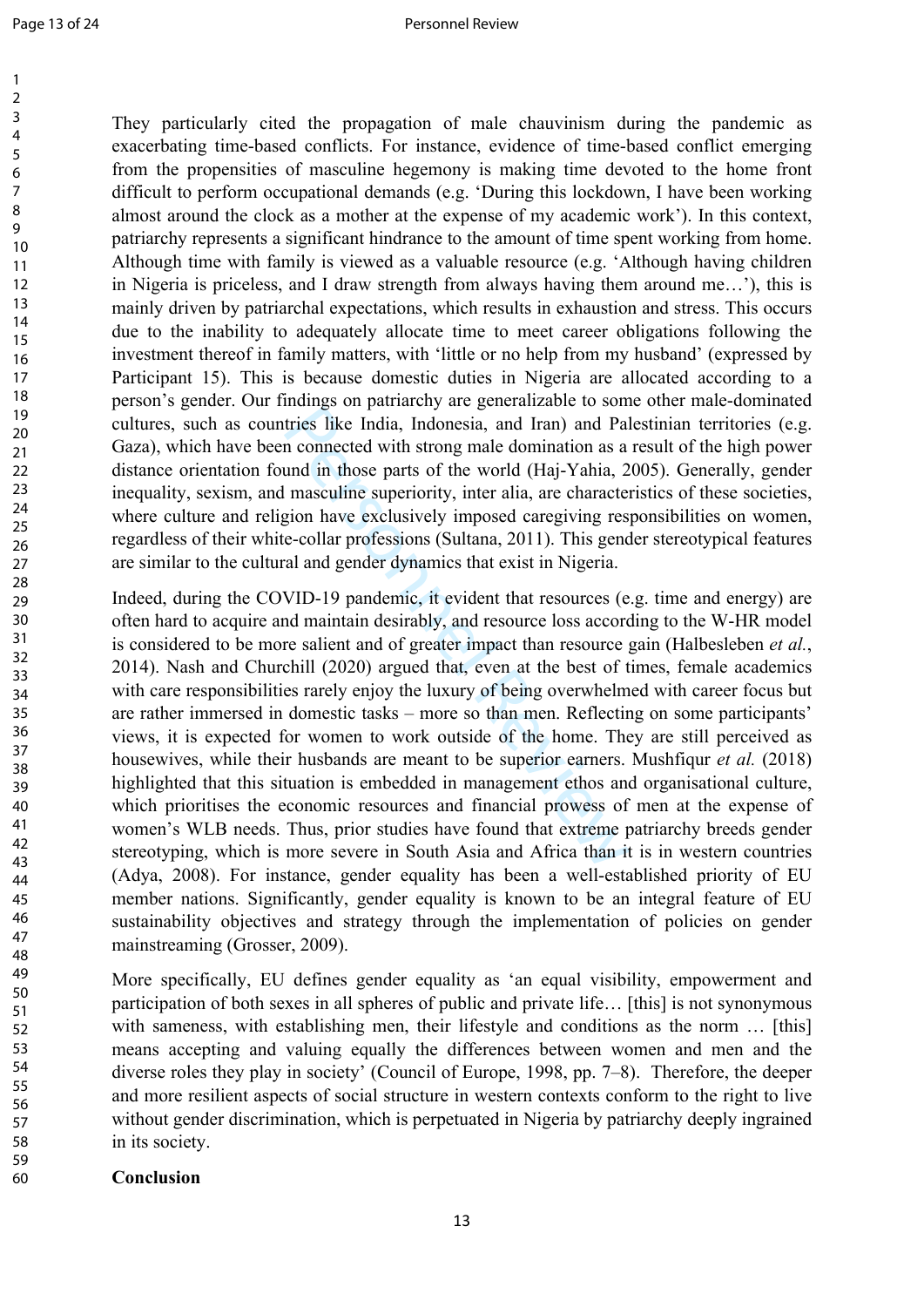In summary, this study has provided qualitative evidence on the impact of COVID-19 on Nigerian female academics working remotely and negotiating caring responsibilities within a patriarchal context. Overall, our findings suggest that academic women with children are facing significant challenges in combining work demands with childcare. Situated in a national context (Nigeria) that has been neglected in favour of extensive media reports on the negative impact of the pandemic in western regions, the present study has focused on the consequences of the COVID-19 crisis on the WLB of academic mothers living in an inegalitarian society. Thus, the current pandemic has affected, in unique gender-specific ways, their traditional status as caregivers and home managers (Akanji *et al.*, 2020). Our findings have unveiled how the COVID-19 lockdown has intensified the workload of Nigerian mothers/academics and has thus caused profound role conflicts and health problems, which have further been exacerbated by the ingrained sociocultural pressures of patriarchy and high power distance values. As such, our study has made important research and theoretical contributions.

#### **Research and Theoretical Implications**

123456789

 $\mathbf{1}$  $\overline{2}$  $\overline{3}$  $\overline{4}$ 5 6  $\overline{7}$ 8 9

Solutions to the state, our findings show that the definition<br>forms to existing conceptualisations that a a satisfactory level of involvement in and ded other personal social matters (MacDonald of activities that are seen In terms of research implications, our findings show that the definition of WLB by female academics generally conforms to existing conceptualisations that perceive WLB, in its broadest sense, to mean a satisfactory level of involvement in and devoting adequate time to paid work, family, and other personal social matters (MacDonald *et al.*, 2013). Our data points to a wide range of activities that are seen to comprise non-work domains, including caring for the elderly, leisure, socialisation, and creating time to deal for health matters – apart from the well-established devotion to childcare responsibilities. Accordingly, these findings adopt a more inclusive conception of the non-work domain to broadly include diverse life demands – whether preferred or required – to which people often deploy a reasonable level of resources (e.g. time, effort, and money) to achieve, subject to situational or cultural dictates (Kelliher *et al.*, 2018). As such, we build on earlier critiques by scholars who argue for greater inclusivity of multiple activities of life in non-work categorisations despite that the original focus of WLB research emerged from an increase of female participation in the labour market and the struggles working mothers encounter in combining work and childcare (Ozbilgin *et al.*, 2011).

Given the far-reaching and devastating impact of COVID-19 on lives and livelihood around the world, the study participants have highlighted critical challenges in their ability to manage their WLB due to the lockdown, with profound adverse effects on their contextual and physical resources (e.g. career and health) respectively (ten Brummehuis and Bakker, 2012), while broader cultural inclinations of patriarchy (i.e. macro resource) underscore issues of feminine subordination – exacerbating stress. More specifically, our findings provided valuable insights into the specificities and contextual meaning attached to career success in Nigeria. Our findings adds to the discourse on work-family balance challenges by substantiating the foregoing evidence that work-family disharmony is dependent on the incompatibility of contextual demands with the amount of contextual and personal resources (see Table 1) that is the root cause of inter-role conflict. For instance, our data demonstrates that the economic stressors arising from reduced earnings (i.e. money as personal resource) as well as other negative career outcomes, is increasing difficulties for female academics to reconcile work and family demands during the lockdown. Additionally, patriarchy as a social system in Nigeria highlights an extreme gender-based division of labour, which is a huge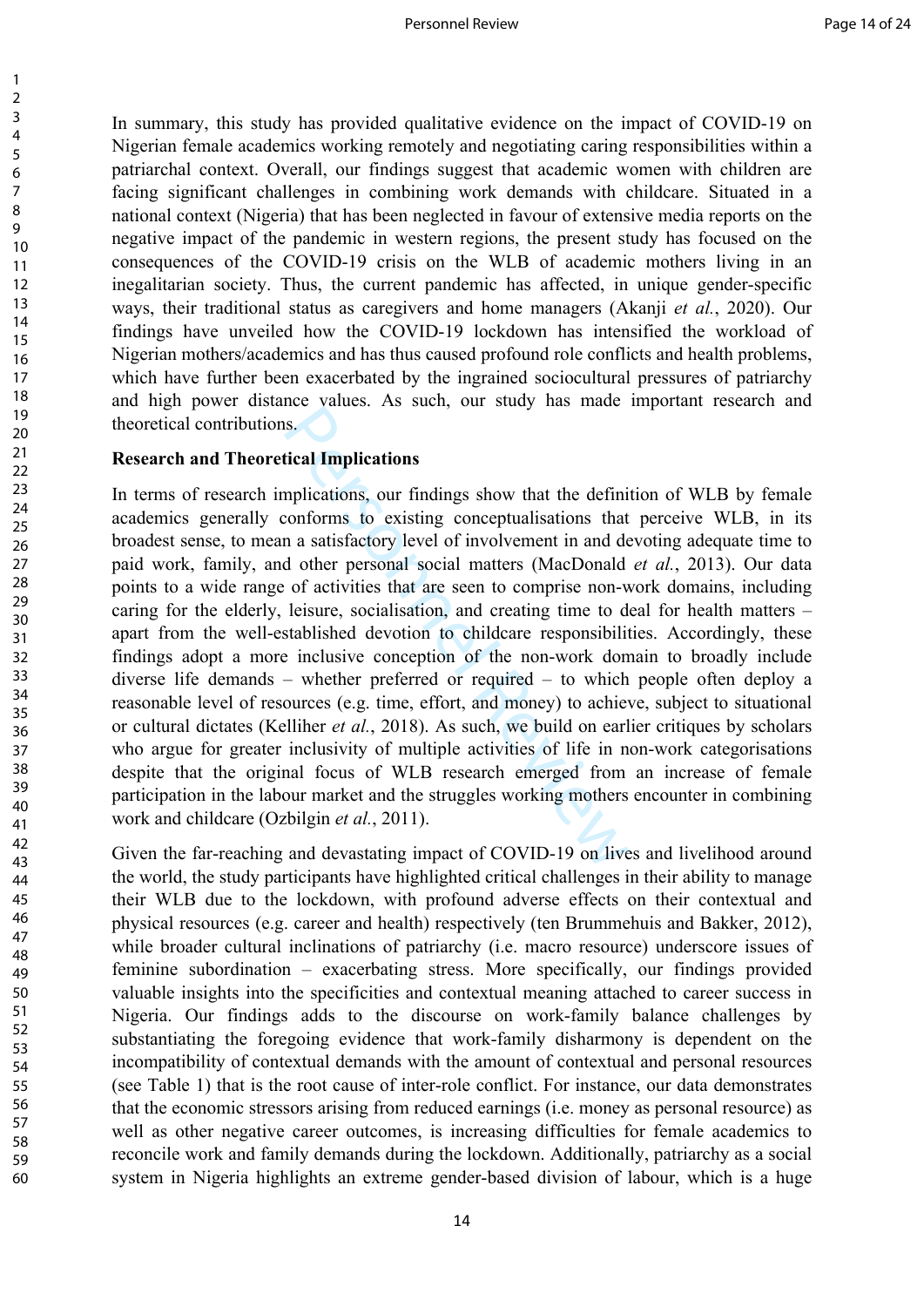> 58 59 60

obstacle that precludes professional women from achieving satisfactory WLB. This is because a considerable number of personal resources (e.g. time, emotions, and finances) are expected to be deployed to home and childcare management, even at the expense of career pursuits. Therefore, work-life research needs to capture and address the effects of this wider macro-context resource specificity (patriarchal propensities) challenging the WLB of professional women and the counterproductive outcomes on work behaviours, especially during the COVID-19 pandemic, when millions of workers transitioned into working from home (Sinclair *et al.*, 2020).

outcomes in the form of demotivation, lack of<br>he lens of the W-HR framework, we have shc<br>-19 crisis have necessitated families to self-i<br>resource allocation (e.g. time, energy, emcey face daily struggles in combining paren Concerning the study's theoretical implications, our findings highlight how the W-HR model is integral to understanding WLB with an emphasis on the work-family imbalance and stress confronting working mothers during the COVID-19 pandemic. As such, it is argued that these negative experiences are triggering backlash attitudes that may be detrimental to their universities and career outcomes in the form of demotivation, lack of commitment, stress, and low morale. Through the lens of the W-HR framework, we have shown how the debilitating effects of the COVID-19 crisis have necessitated families to self-isolate at home, thereby straining the personal resource allocation (e.g. time, energy, emotions, and finances) of female academics as they face daily struggles in combining parenthood with career goals in a national context that is highly patriarchal. With all of these factors in mind, our findings may refocus the discourse on WLB, which often highlights the need for office flexibility to mitigate role conflict experiences, to how COVID-19 has brought unprecedented disruption to how people (particularly working mothers) are able to allocate their time and energy in ways that can optimally align with their preferences – as work and non-work domains are becoming increasingly blurred during the pandemic (Nash and Churchill, 2020).

Drawing on W-HR theory, personal resources are potentially valuable to the extent to which they are perceived to help a person achieve their definite goals and life aspirations (Halbesleben *et al.*, 2014). However, the COVID-19 pandemic has made WLB during the lockdown worse for female academics in terms of their ability to conserve and maintain personal resources, since working in the exceptional conditions caused by the pandemic has been found to be increasingly stressful and damaging to their careers. In addition, resource drain has made female academics face increased threats to their health as restrictions on movement and economic losses due to pay cuts have compromised their wellbeing. Furthermore, the prevalence of patriarchy has shaped women's behaviour in ways that undermine the amount of time they have to respond to career and caregiving demands. This differential gender role socialisation norm adversely affects the time management of female academics, who are constantly subject to men's (self-perceived) superior status quo (Adisa *et al.*, 2019). Accordingly, a primacy afforded in Nigerian culture to the family and the associated normative expectations that women are responsible for more unpaid care work than men contribute to time biases – it is always expected that women's non-work time should mainly focus on domestic affairs, to be routinely invaded by male chauvinism.

## **Recommendations**

From the personal accounts of our study, it is evident that the career decline, health problems, and family challenges brought on by COVID-19 for female academics living in a maledominated society are key problems that cannot be ignored. Therefore, practical recommendations, such as the implementation of institutional family-friendly support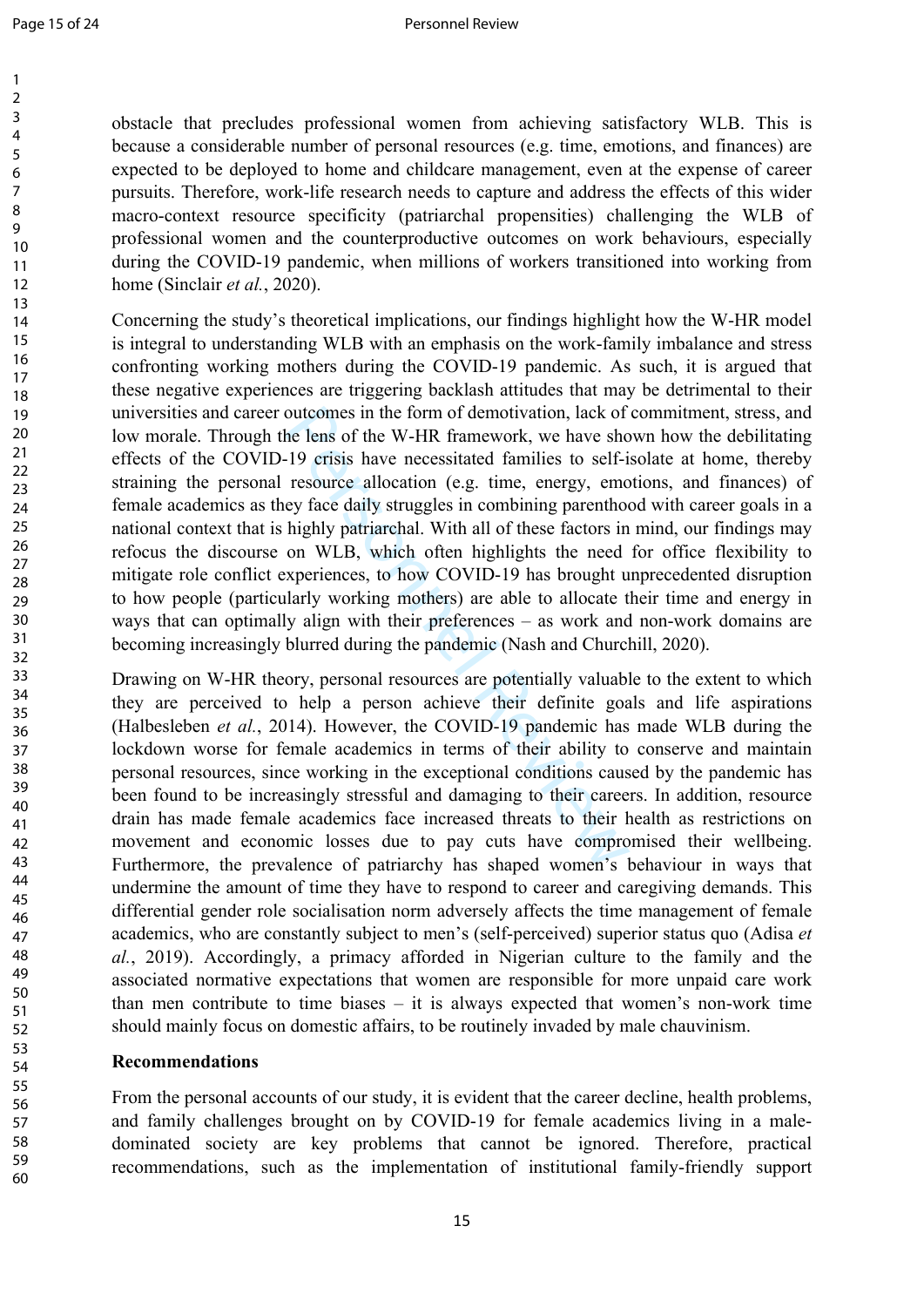systems addressing patriarchal perplexities can help mitigate resource drain and address the negative narratives emerging from the study. Institutional and cultural dynamics propelling WLB practices that are favourable to working mothers are weak in Nigeria due to the society's strong emphasis on patriarchal values. This necessitates an urgent need for university management teams to implement regulatory and supervisory structures as well as family-friendly policies (e.g. greater work flexibility at home) that can provide considerable support for the population under study (i.e. female academics) and their families during this crisis. It is recommended that the Nigerian universities in this study can deploy and/or attach teaching and graduate assistants to assist female academics struggling with mothering responsibilities whilst working from home. Thus, reducing the workload which can potentially ease working hours, without any backlash effect on the career prospects of these working mothers, could be a way out. Overall, it is difficult to find any published information of what Nigerian universities are currently doing to help, in terms of policy and WLB support for female academics during this period of the pandemic. Using the universities of our present study as case studies, we therefore recommend that Nigerian universities should begin to engage in supportive WLB measures such as allowing compressed working hours, job sharing, rotational shifts, provision of free virtual learning platforms and necessary palliatives as buffers against the hardships that academic women with parenting roles are enduring as a result of the COVID-19 crisis.

during this period of the pandemic. Using<br>during this period of the pandemic. Using<br>studies, we therefore recommend that Nige<br>portive WLB measures such as allowing con<br>lshifts, provision of free virtual learning p<br>gainst t In further addressing the considerable difficulties confronting women in reconciling work and family affairs as a result of the pandemic, universities could educate academics with parenting responsibilities that, for work-family needs to translate into supportive policies, a sense of entitlement has to be developed (Santos and Cabral-Cardoso, 2008). This is to say, mothers in academia are allowed to voice their needs and are entitled to negotiate more flexible work hours and arrangements given the patriarchal nature of the Nigerian society. Perceiving this as a global issue, Nash and Churchill (2020) rightly noted (in a western context) how female academics with childcare responsibilities are facing significant challenges in balancing their career and caregiving demands during the pandemic, with evidence of little or no support from their universities.

Therefore, Nigerian universities should identify the most pressing needs of employees (particularly female academics) and their families by carrying out meaningful and contextually relevant social dialogue that will refocus staff's attention on how working from home can bring multiple and substantial benefits that can enhance positive work-family balance. Better online communication through institutional websites on the importance of discussing WLB difficulties with a superior or line manager or taking a period of leave can help alleviate some of the challenges confronting female academics struggling with caring roles whilst working remotely during the pandemic. In addition, research that captures positive individual experiences can be utilised to inform pertinent questions on how working mothers in academia are possibly managing and/or negotiating work and family affairs during this time of crisis (Sinclair et al., 2020). Results therein can be used in WLB policy formation that are relevant to situations of many Nigerian female academics especially where it remains a deep-seated idea in the Nigerian culture and social policy that women are primary caregivers. Evidently, patriarchy has set the parameters for women's inequalities and workfamily challenges, which invariably affect social sustainability outcomes for Nigerian working mothers. Thus, it is also imperative for feminist citizenship discourse and advocates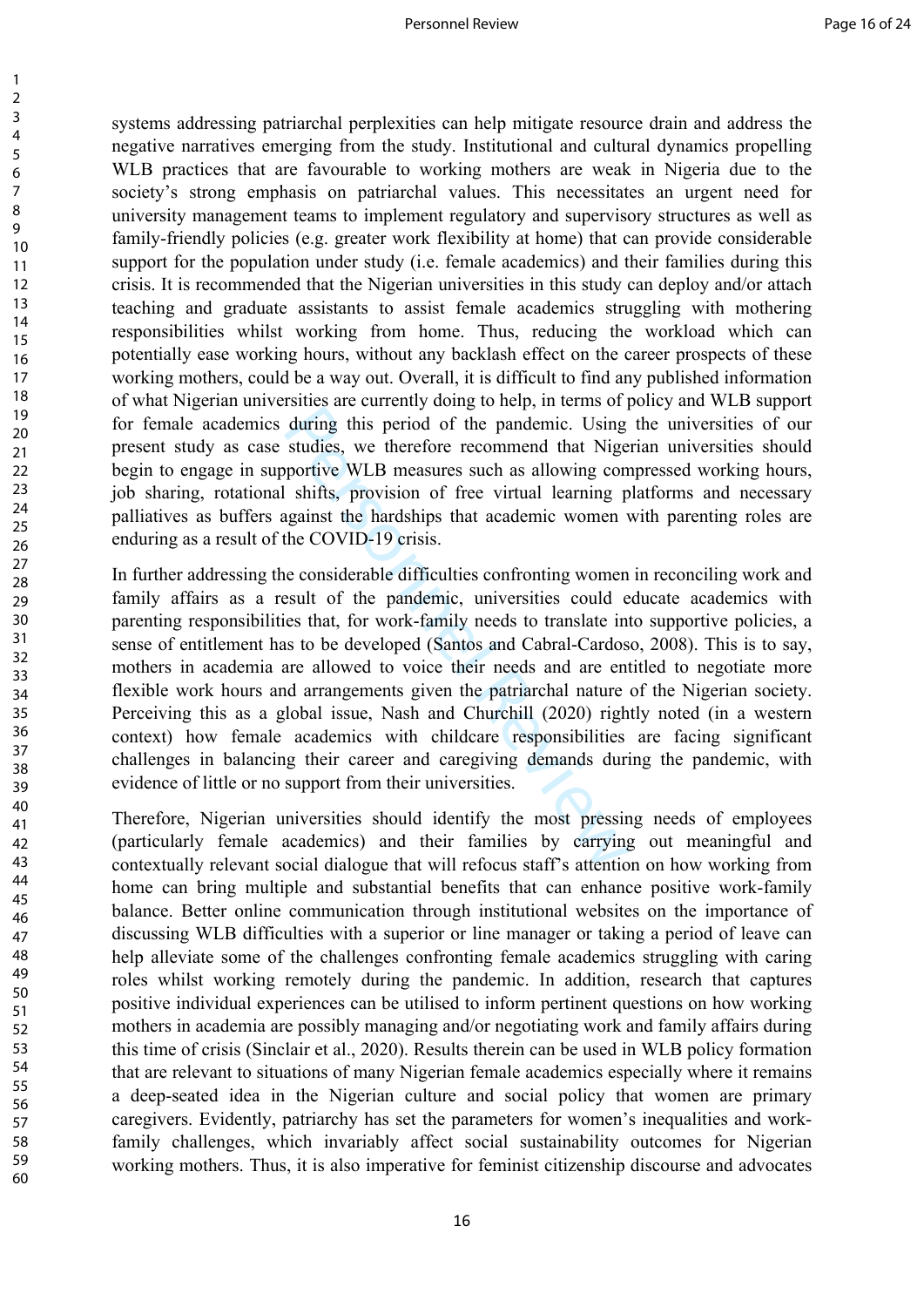$\mathbf{1}$  $\overline{2}$  $\overline{3}$  $\overline{4}$ 5 6  $\overline{7}$ 8 9

10 11 12 of gender equality in Nigeria to focus on the need to incorporate 'ethics of care and social justice' agendas for working women, who shoulder the greater part of the home's domestic responsibilities (Lister, 2003).

## **Limitations and Directions for Future Research**

by, the presentative sample for more generalistically, the present study is based on the sole professional mothers, which makes our findiparticipants to answer in ways that make s  $\geq$ . Since the COVID-19 lockdown has af While this article has advanced knowledge about the challenges facing women academics during the COVID-19 lockdown in a non-western context, it does have some limitations, which in turn open up opportunities for future research. Firstly, our qualitative findings are based on only a small sample size (28 interviews), which makes it challenging to generalise the results to other non-western contexts, like, for example, other countries in the African continent. Despite the importance of qualitative analysis, which helps to interpret peoples' perspectives on social reality most accurately, future research could engage statistical approaches to test a larger representative sample for more generalisation purposes (Saunders *et al.*, 2012). Secondly, the present study is based on the sole accounts of the WLB difficulties confronting professional mothers, which makes our findings subjective and may portray tendencies for participants to answer in ways that make social desirability biases plausible (Fisher, 1993). Since the COVID-19 lockdown has affected everyone, we hope our study opens up new research opportunities that explore male academics, who are fathers and were also negatively affected by the pandemic lockdown. It would be exciting to report views from the perspective of men, who are rarely considered in global WLB debates. Finally, it would be interesting to engage in cross-cultural research that compares the impact of the pandemic in Nigeria with that in the western context, as we navigate different cultural perspectives to work-life research as the world grapples with the unprecedented COVID-19 crisis.

# **References**

Abalkhail, J. M. (2017) 'Women and leadership: challenges and opportunities in Saudi higher education', *Career Development International,* vol. 22, no. 2, pp. 165–183.

Adisa, T. A. Abdulraheem, I., and Isaika, S. B. (2019) 'Patriarchal hegemony: Investigating the impact of patriarchy on women's work-life balance', *Gender in Management: An International Journal*, vol. 34, no. 1, pp. 19–33.

Aderinto, A. A. (2017) 'Patriarchy and culture: The position of women in a rural Yoruba community, Nigeria', *The Anthropologist*, vol. 3, no. 4, pp. 225–230.

Adisa, T. A., Oruh, E. S., and Akanji, B. (2020), 'A critical discourse analysis of the link between professional culture and organisational culture', *Employee Relations*, vol. 42, no. 3, pp. 698–715.

Akanji, B., Mordi, C., and Ajonbadi, H. (2020) 'The Experiences of Work-Life Balance, Stress, and Coping Lifestyles of Female Professionals: Insights from a Developing Country', *Employee Relations: An International Journal*, vol. 42, no. 4, pp. 999–1015.

Akanji, B., Mordi, M., Ituma, A., Adisa, T., and Ajonbadi, H. (2019) 'The Influence of Organisational Culture on Leadership Style in Higher Education Institutions', *Personnel Review*, vol. 49, no. 3, pp. 709–732.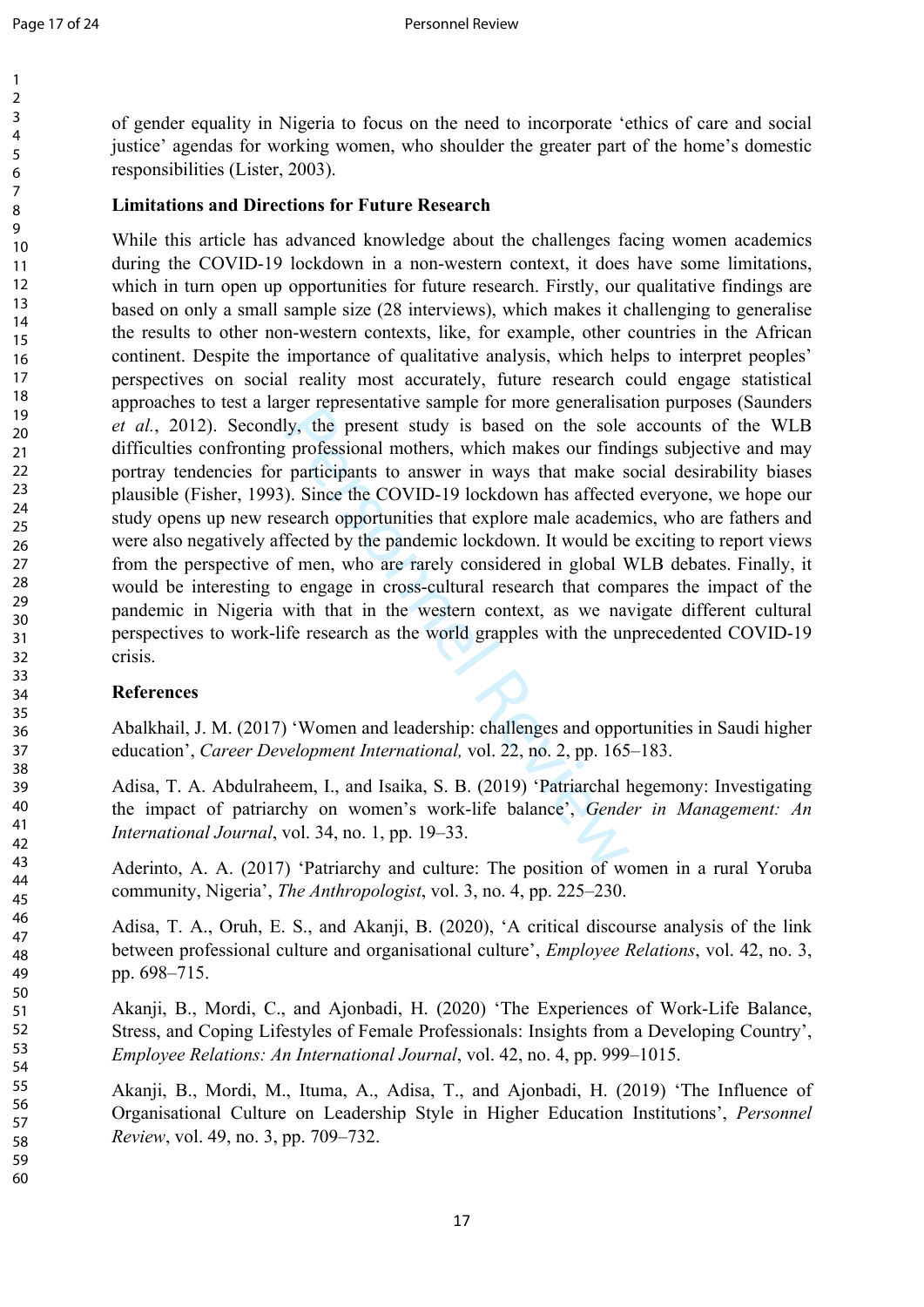Akazawa, J. (2011), "The current situation and future challenges for research on sexuality in Japanese heterosexual couples", Feminism & Psychology, Vol. 21 No. 4, pp. 522-528.

Aluko, Y., Adewusi, A., and Kalejaiye, P. (2017) 'Career Progression and Satisfaction among Female Academics of Selected Universities in Southwest, Nigeria', *The Nigerian Journal of Sociology and Anthropology*, vol. 15, no. 2, pp. 63–86.

Bao, W. (2020) 'COVID-19 and online teaching in higher education: A case study of Peking University', *Human Behaviour & Emerging Technologies*, Wiley, Vol. 2, pp. 113–115.

Bowen, G. A. (2008) 'Naturalistic inquiry and the saturation concept: A research note', *Qualitative Research*, Sage Publications, vol. 8, no. 1, pp. 137–152.

Bowling, N. A., Khazon, S., Alarcon, G. M., Blackmore, C. E., Bragg, C. B., Hoept, M. R., Barelka, A., Kennedy, K., Wang, Q., and Haiyan, L. (2017) 'Building better measures of role ambiguity and role conflict: The validation of new role stressor scales', *Work & Stress*, vol. 31, no. 1, pp. 1–23.

Braun, V. and Clarke, V. (2006), 'Using thematic analysis in psychology', *Qualitative Research in Psychology*, vol. 3, no. 2, pp. 77–101.

Chen, Y. and Li, L. (2020) 'SARS-CoV-2: Virus dynamics and host response', *The Lancet: Infectious Diseases, Vol. 20 No. 5, pp. 515-520.*

Council of Europe (1998). *Gender mainstreaming: Conceptual Framework.* Methodology and Presentation of Good Practice, Strasbourg, Council of Europe.

E., wang, Q., and Haryan, L. (2017) Bunding<br>filict: The validation of new role stressor scall<br>filict: The validation of new role stressor scall<br>py, vol. 3, no. 2, pp. 77–101.<br>020) 'SARS-CoV-2: Virus dynamics and host<br>*d.* Corbera, E., Anguelovski, J. H., and Ruiz-Mallén, I. (2020) 'Academia in the Time of COVID-19: Towards an ethics of care', *Planning Theory & Practice*, Taylor & Francis [Online]. Available at: https://doi.org/10.1080/14649357.2020.1757891 (Accessed 11 June 2020).

Creswell, J. W. (2013). *Research design: Qualitative, quantitative, and mixed methods approaches.* Sage Publications.

Dillaway, H. and Pare, E. (2008) 'How cultural debates about stay-at-home versus working mothers define women and home', *Journal of Family Issues*, vol. 29, no. 4, pp. 437–464.

Du, D., Derks, D., and Bakker, A. B. (2018) 'Daily spillovers from family to work: A test of the work-home resource model', *Journal of Occupational Health Psychology*, vol. 23, no. 2, pp. 227–247.

Easterby-Smith, M., Thorpe, R., and Jackson, P. (2012) *Management Research*, 4th ed., London, Sage Publications.

Eikhof, D. R., Warhurst, C., and Haunschild, A. (2007), 'What work? What life? What balance?' *Employment Relations*, vol. 29, no. 4, pp. 325–333.

Elliot, L. (2020), 'Prepare for the coronavirus global recession.' *The Guardian* [Online]. Available at [https://www.theguardian.com/business/2020/mar/15/prepare-for-the](https://www.theguardian.com/business/2020/mar/15/prepare-for-the-coronavirusglobal-recession)[coronavirusglobal-recession](https://www.theguardian.com/business/2020/mar/15/prepare-for-the-coronavirusglobal-recession) (Accessed 11 June 2020).

 $\mathbf{1}$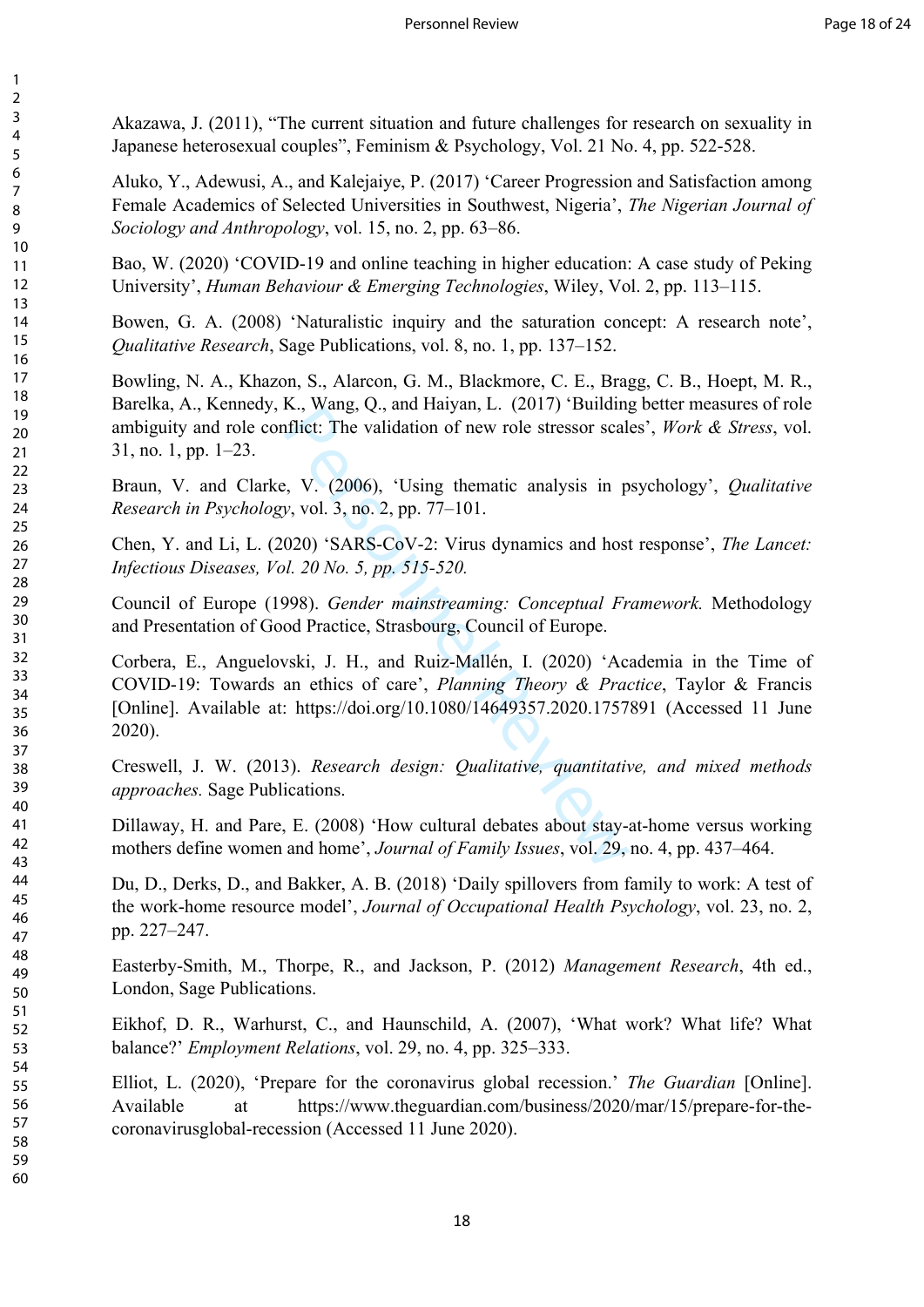60

Farooq, M. B. and De Villiers, C. (2017) 'Telephonic qualitative research interviews: When to consider them and how to do them', *Meditari Accountancy Research*, vol. 25, no. 2, pp. 291–316.

Fisher, R. J. (1993), "Socail desirability bais and the validity of indirect questioning" Journal of Consumer Research, Vol. 20 No. 2, pp. 303-315.

Grandey, A. A. and Cropanzano, A. (1999) 'The conservation of resources model applied to work-family conflict and strain', *Journal of Vocational Behaviour*, vol. 54, no. 9, pp. 350– 370.

Grawitch, M. J., Barber, L. K., and Justice, L. (2010) 'Rethinking the work-life interface: It's not about balance, it's about resource allocation', *Applied Psychology*, *Health and Well-Being*, vol. 2, no. 2, pp. 127–159.

Greenhaus, J., Collins, K. M., and Shaw, J. D. (2003) 'The relation between work-family balance and quality of life', *Journal of Vocational Behaviour*, vol. 63, no. 3, pp. 510–531.

K. M., and Shaw, J. D. (2003) 'The relationalistic', Journal of Vocational Behaviour, vol. 63,<br>
Neveu, J. Paustian, S. C., and Westman, M<br>
the role of resources in conservation of resources<br>
0. 5, pp. 1–31.<br>
Testing a new Halbesleben, J. R. B., Neveu, J. Paustian, S. C., and Westman, M. (2014) 'Getting to the 'COR': Understanding the role of resources in conservation of resources theory', *Journal of Management,* vol. 40 no. 5, pp. 1–31.

Haar, J. M. (2013) 'Testing a new measure of WLB: A study of parent and non-parent employees from New Zealand', *The International Journal of Human Resource Management,*  vol. 24, no. 17, pp. 3305–3324.

Haj-Yahia, M. M. (2005) 'Can people's patriarchal ideology predict their beliefs about wife abuse? The case of Jordanian men', *Journal of Community Psychology*, vol. 33, no. 5, pp. 545–567.

Hochschild, R. A. (1997). *The time bind: When work becomes home and home becomes work.* New York, Metropolitan Books.

Hobfoll, S. E. (1989) 'Conservation of resources: A new attempt at conceptualizing stress' *American Psychologist,* vol. 44, pp. 513–524.

Hobfoll, S. E. (2011), 'Conservation of resources theory: Its implication for stress, health, and resilience', In S. Folkman (Ed.), *The Oxford Handbook of Stress, Health, and Coping*, Oxford, Oxford University Press, pp. 127–147.

Hobfoll, S. E. (2001), 'Conservation of resources: A rejoinder to the commentaries', *Applied Psychology: An International Review,* vol. 50, pp. 419–421.

Hofstede, G. H. (1980) *Cultures' consequences: International differences in work-related values*, Beverly Hills, CA, Sage Publications.

Ituma, A., Simpson, R., Ovadje, F., Cornelius, N., and Mordi, C. (2011), 'Four domains of career success: How managers in Nigeria evaluate career outcomes', *The International Journal of Human Resource Management*, vol. 22, no. 17, pp. 3638–3660.

John Hopkins University Coronavirus Resource Center. [Online]. Available at https://coronavirus.jhu.edu/map.html (Accessed 10 June 2020).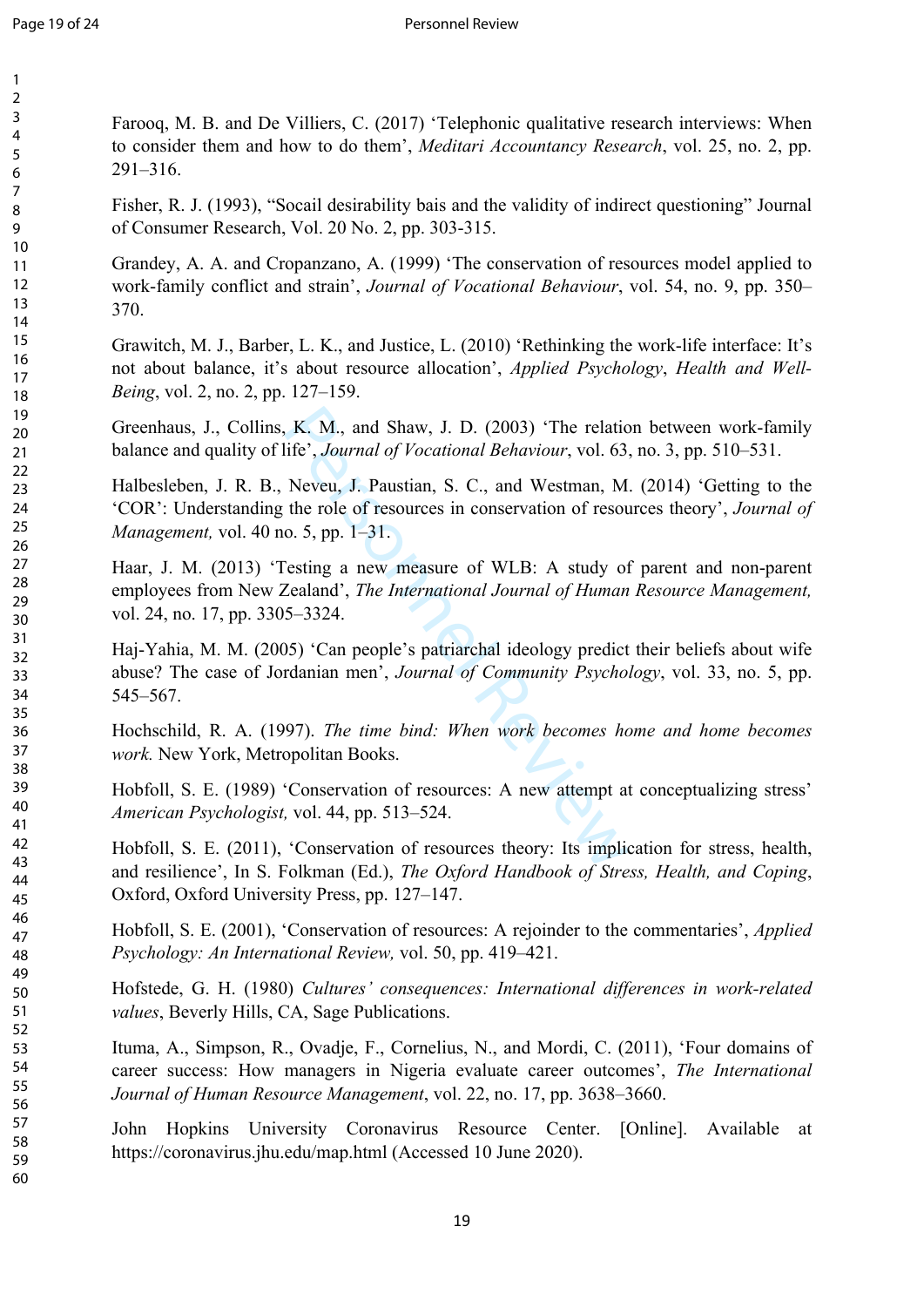Kahn, R. L., Wolfe, D. M., Quinn, R. P., Snoek, J. D., and Rosenthal, R. A. (1964) *Organisational stress: Studies on role conflict and ambiguity.* Oxford, Wiley.

Kelliher, C., Richardson, J., and Boiarintseva, G. (2018) 'All work, all life? Reconceptualising work-life balance for the 21st century', *Human Resource Management Journal*, vol. 29, no. 1, pp. 97–112.

Lister, R. (2003) *Citizenship: Feminist perspective* (2nd ed.) London, Palgrave.

123456789

 $\mathbf{1}$  $\overline{2}$  $\overline{3}$  $\overline{4}$ 5 6  $\overline{7}$ 8 9

Matsui, T., Sato, M., Kato, Y., and Nishigori, H. (2019) 'Professional identity formation of female doctors in Japan – gap between the married and unmarried', *BioMed Central (BMC) Medical Education,* vol. 19, no. 55, pp. 1–9.

McDonald, P., Townsend, K., and Wharton, A. (2013), 'The legitimation and reproduction of discourse-practice gaps in work-life balance', *Personnel Review*, vol. 42 no. 2, pp. 205–222.

Miles, M. B., Huberman, A. M., and Saldana, J. (2014). *Qualitative data analysis: A method sourcebook* (3rd ed.). New York: Sage Publications.

Mordi, C., Mmieh, F., and Ojo, S. I. (2013) 'An exploratory study of managers, perspective of work-life balance in Nigeria: A case analysis of the Nigerian banking sector', *Thunderbird International Review*, vol. 55, no. 1, pp. 55–75.

Morris, L. M., Heames, T. J., and McMillan, H. S. (2011), 'Human resource executives' perceptions and measurement of the strategic impact of work/life initiatives', *Human Resource Development Quarterly,* vol. 22, no. 3, pp. 265–295.

Mushfiqur, R., Mordi, C., Oruh, E. S., Nwagbara, U., Mordi, T., and Turner, I. M. (2018) 'The impacts of work-life-balance (WLB) challenges on social sustainability: The experience of Nigerian female medical doctors', *Employee Relations*, vol. 40, no. 5, pp. 868–888.

In work-inc balance, *Tersonner Review*, vol.<br>
un, A. M., and Saldana, J. (2014). *Qualitative*<br>
lew York: Sage Publications.<br>
and Ojo, S. I. (2013) 'An exploratory study c<br>
Nigeria: A case analysis of the Nigerian bank<br> Nash, M. and Churchill, B. (2020) 'Caring during COVID-19: A gendered analysis of Australian university responses to managing remote working and caring responsibilities', *Gender, Work & Organisation*, pp. 1–14 [Online]. Available at <https://doi.org/10.1111/gwao> (Accessed 10 June 2020).

Nicola, M., Alsafi, Z., Sohrabi, C., Kerwan, A., Al-Jabir, A., Losifidis, C. Agha, M., and Agha, R. (2020) 'The socio-economic implications of the coronavirus pandemic (COVID-19): A review', *International Journal of Surgery*, vol. 78, no. 1, pp. 185–193.

Novick, G. (2008) 'Is there a bias against telephone interviews in qualitative research?', *Research in Nursing & Health*, vol. 31, no. 4, pp. 391–398.

Nwagbara, U. (2021) 'Institutionalised patriarchy and work-life balance (WLB) challenges for female medical doctors: The case of Nigeria', *Equality, Diversity and Inclusion*, vol. 40, no. 3, pp. 355–369.

Ozbilgin, M. T., Beauregard, T. A., Tatli, A., and Bell, M. P. (2011) 'Work ‐life, diversity and intersectionality: A critical review and research agenda', *International Journal of Human Resource Management*, vol. 13, no. 2, pp. 177–198.

Patton, M. Q. (2015), *Qualitative research and evaluation methods: Integrating theory and practice* (4th ed.). Los Angeles, Sage Publications.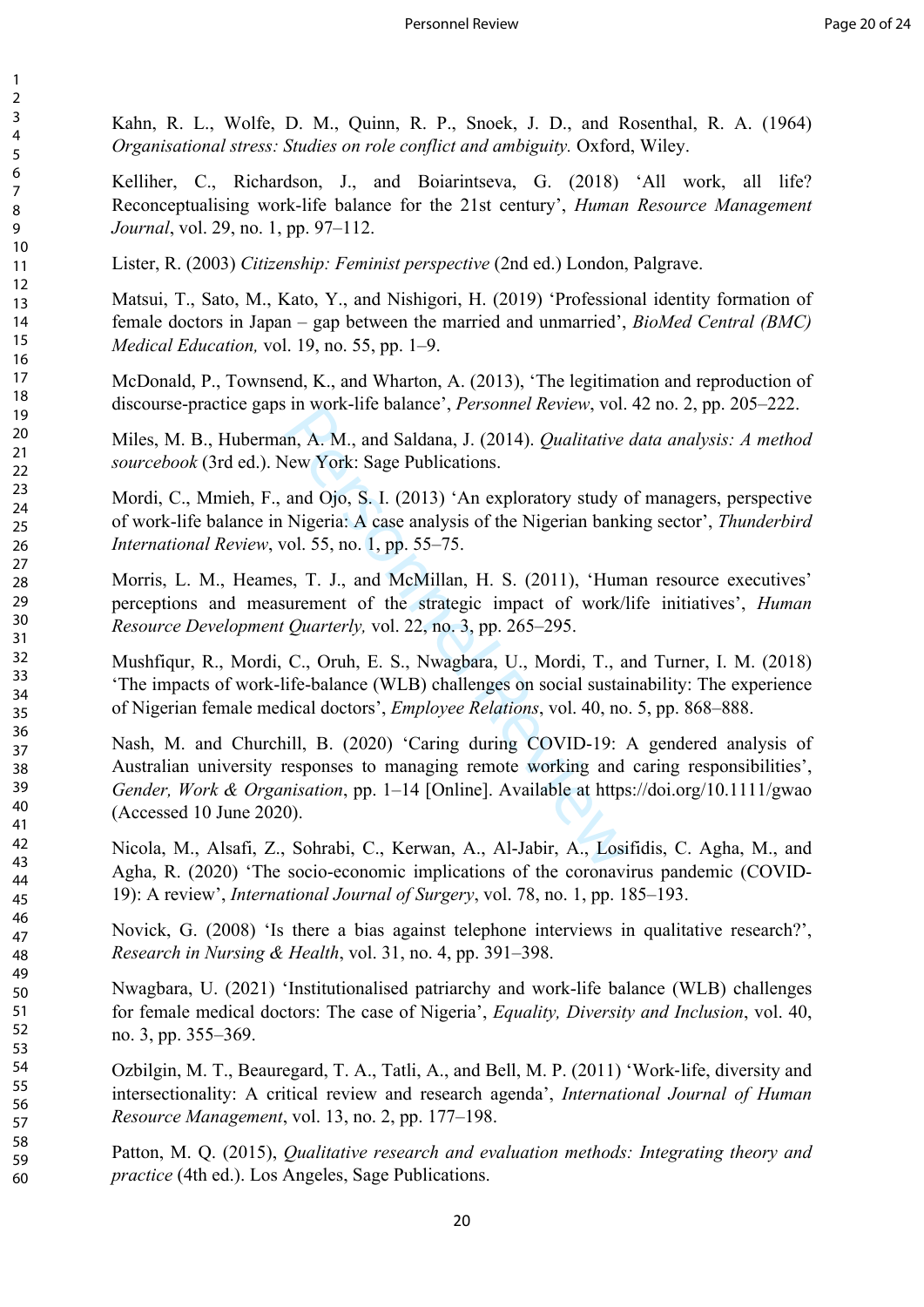Poms, L.W., Fleming, L. C. and Jacobsen, K. H. (2016), "Work–family conflict, stress, and physical and mental health: A model for understanding barriers to and opportunities for women's well-being at home and in the workplace", World Medical & Health Policy, Vol. 8 Issue 4, pp. 444-457.

Salem, R. and Yount, K. M. (2019) 'Structural accommodations of patriarchy: Women and workplace gender segregation in Qatar', *Gender, Work & Organization*, vol. 26, no. 4, pp. 501–519.

Santos, G. G. and Cabral-Cardoso, C. (2008) 'Work-family culture in academia: A gendered view of work-family conflict and coping strategies', *Gender in Management*, vol. 23, no. 6, pp. 442–457.

Saunders, M., Lewis, P., and Thornhill, A. (2012), *Research methods for business students* (6th ed.). London, Prentice Education Limited.

tice Education Limited.<br>
T., Barber, L., Bergman, M., Britt, T., Butler, T., and Yuan, Z. (2020), 'Occupational health<br>
Free than ever', *Occupational Health Sciencorg/10.1007/s4152-020-00064-3* (Accessed 4<br>
hen, W. (2016) Sinclair, R. R., Allen, T., Barber, L., Bergman, M., Britt, T., Butler, A., Ford, M., Hammer, L., Kath, L., Probst, T., and Yuan, Z. (2020), 'Occupational health science in the time of COVID-19: Now more than ever', *Occupational Health Science*, Springer [Online]. Available at<https://doi.org/10.1007/s4152-020-00064-3> (Accessed 4 June 2020).

Shockley, K. M. and Shen, W. (2016) 'Couple dynamics: Division of labour', In T. Allen & L. Eby (Eds.), *Oxford Handbook of Work and Family*. Oxford, Oxford University Press.

Staveren, I. and Odebode, O. (2007), "Gender norms as asymmetric institutions: A case study of Yoruba women in Nigeria", Vol. 41 No. 4, pp. 903-925.

Ten Brummelhuis, L. L. and Bakker, A. B. (2012) 'A resource perspective on the work-home interface: The work-home resources model', *American Psychologist*

World Health Organization, *Coronavirus disease (COVID-19) Pandemic* [Online]. Available at https://www.who.int/emergencies/diseases/novel-coronavirus-2019/events-as-they-happen (Accessed 18 May 2020).

Worldometers (2020) *Nigerian population* [Online]. Available at www.worldometers.info/world-population/nigeria-population (Accessed 27 April 2020).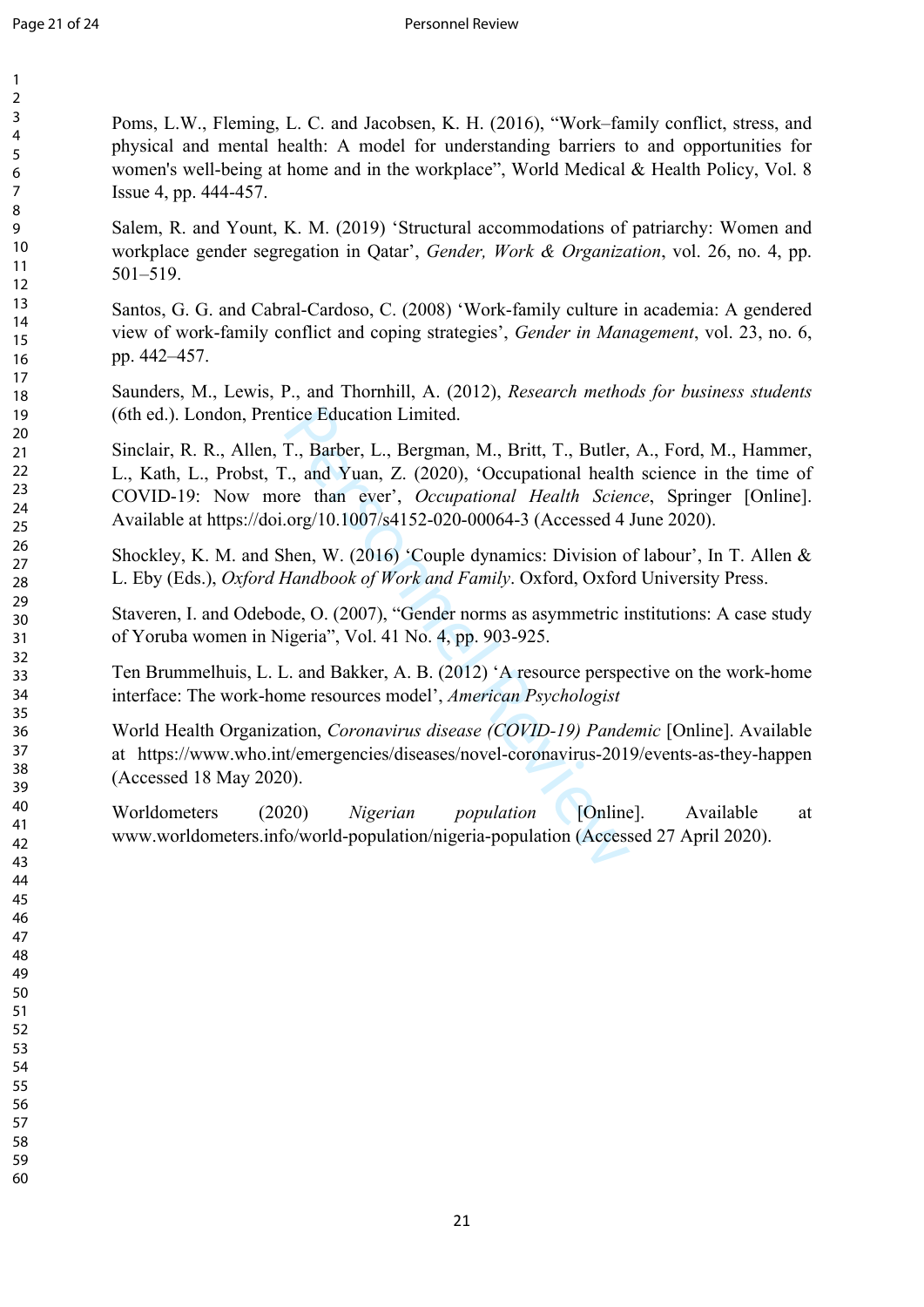| <b>Constructs</b>           | <b>Subtypes</b>    | <b>Examples</b>                                                 |
|-----------------------------|--------------------|-----------------------------------------------------------------|
| <b>Contextual demands</b>   | Overload           | Working overtime, many household chores, urgent care tasks      |
|                             | Physical           | Lifting weights, childcare, elderly care                        |
|                             | Emotional          | Dealing with work stress, conflicts at home, disappointments    |
|                             | Cognitive          | Writing a report, multitasking, coordination of household       |
| <b>Contextual resources</b> | Social support     | Managerial support, respect from friends, help from co-workers  |
|                             | Autonomy           | Control over work, planning leisure time, allocating home tasks |
|                             | Feedback           | Supervisor evaluation, open communication at home               |
|                             | Development        | New work tasks, attending courses, participating in sports,     |
|                             | opportunities      | hobbies                                                         |
| <b>Personal resources</b>   | Physical           | Physical energy, health, vigour, sleep, strength                |
|                             | Psychological      | Optimism, self-efficacy, mental resilience, focus               |
|                             | Affective          | Fulfilment, mood, empathy, gratitude                            |
|                             | Intellectual       | Perspectives, skill, knowledge, experience, competence          |
|                             | Capital            | Time, money                                                     |
| <b>Outcomes</b>             | Production         | Meeting deadlines, completing tasks, quality care tasks         |
|                             | <b>Behavioural</b> | Absenteeism, turnover, availability at home, family protection  |
|                             | Attitudinal        | Commitment, satisfaction, wellbeing, relationship quality       |

**Table 1: Highlights from the (W-HR) model**

IER AND REVIEW **Source: Adapted from ten Brummehuis and Bakker (2012)**

 $\mathbf{1}$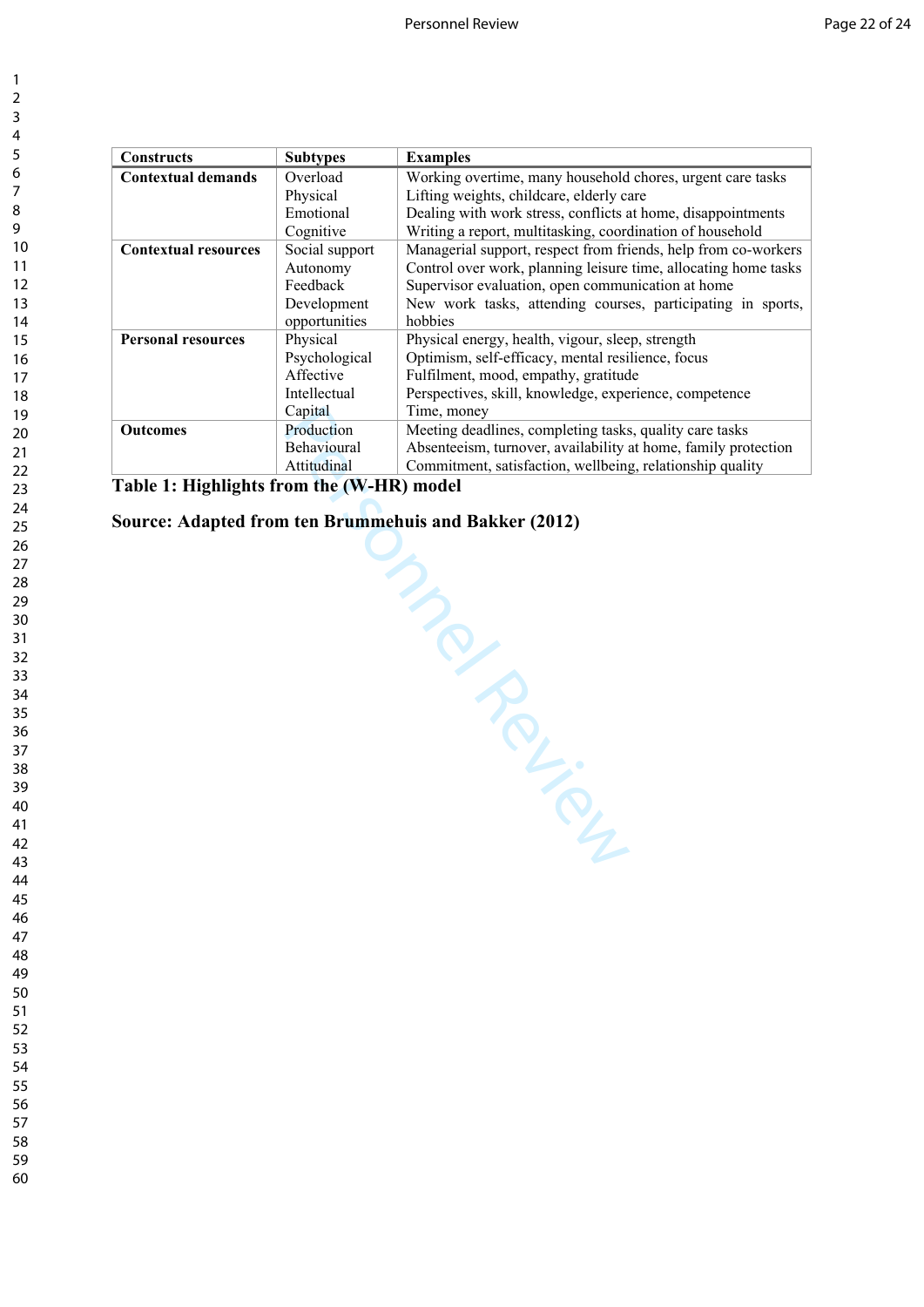# Page 23 of 24 Personnel Review

| Pseudonyms            | Age | Religion     | Rank                       | <b>Years employed</b> | <b>Employment status</b> | <b>Type of</b><br><b>University</b> | <b>Number of children</b> | Age of children |
|-----------------------|-----|--------------|----------------------------|-----------------------|--------------------------|-------------------------------------|---------------------------|-----------------|
| Participant 1         | 40  | Christianity | Lecturer I                 | 9                     | Full-time                | Private                             | $\overline{2}$            | 3 & 6           |
| Participant 2         | 50  | Islam        | Senior Lecturer            | 12                    | Full-time                | Private                             | 4                         | 10, 13, 16 & 20 |
| Participant 3         | 33  | Christianity | Lecturer II                | 6                     | Full-time                | Private                             |                           | 5               |
| Participant 4         | 55  | Christianity | Lecturer I                 | $\overline{7}$        | Full-time                | Private                             | 3                         | 9, 13 & 17      |
| Participant 5         | 59  | Christianity | Lecturer I                 | $\,$ 8 $\,$           | Full-time                | Private                             | $\overline{2}$            | 6 & 10          |
| Participant 6         | 34  | Christianity | <b>Assistant Lecturer</b>  | $\overline{4}$        | Full-time                | Private                             |                           | $\overline{3}$  |
| Participant 7         | 28  | Christianity | Lecturer I                 | 9                     | Full-time                | Private                             | 3                         | 4, 7 & 12       |
| Participant 8         | 52  | Islam        | Senior Lecturer            | 15                    | Full-time                | Private                             | $\overline{c}$            | 11 & 16         |
| Participant 9         | 42  | Christianity | Lecturer II                | 5                     | Full-time                | Private                             | Twins                     | 8               |
| Participant 10        | 60  | Islam        | <b>Associate Professor</b> | 15                    | Full-time                | Public                              | 3                         | 12, 15 & 19     |
| Participant 11        | 47  | Islam        | Lecturer 1                 | 10                    | Full-time                | Private                             | 5                         | 5, 8, 11 & 14   |
| Participant 13        | 37  | Christianity | <b>Assistant Lecturer</b>  | $\overline{4}$        | Full-time                | Private                             | $\overline{2}$            | 8 & 10          |
| <b>Participant 14</b> | 64  | Islam        | Professor                  | 17                    | Contract                 | Private                             | Twins                     | 18              |
| Participant 15        | 35  | Christianity | Lecturer II                | 11                    | Full-time                | Private                             | 3                         | 2 & 5           |
| Participant 16        | 40  | Islam        | Senior Lecturer            | 9                     | Full-time                | Private                             | $\overline{2}$            | 9 & 12          |
| Participant 17        | 25  | Christianity | <b>Assistant Lecturer</b>  | $\mathfrak{Z}$        | Full-time                | Private                             |                           | 3               |
| <b>Participant 18</b> | 36  | Christianity | Lecturer II                | $\overline{7}$        | Full-time                | Private                             | $\overline{c}$            | 6 & 10          |
| <b>Participant 19</b> | 41  | Islam        | Lecturer I                 | 6                     | Full-time                | Private                             | 4                         | 2, 4, 7 & 10    |
| <b>Participant 20</b> | 65  | Christianity | Professor                  | 10                    | Full-time                | Private                             | $\overline{c}$            | 11 & 17         |
| <b>Participant 21</b> | 31  | Islam        | Lecturer I                 | 6                     | Full-time                | Private                             |                           | 9               |
| <b>Participant 22</b> | 50  | Islam        | Senior Lecturer            | $\overline{7}$        | Full-time                | Public                              | $\overline{c}$            | 3, 6 & 11       |
| <b>Participant 23</b> | 58  | Christianity | Lecturer I                 | $\,8\,$               | Full-time                | Private                             | 3                         | 4, 9, 11 & 16   |
| <b>Participant 24</b> | 49  | Christianity | Lecturer II                | 9                     | Full-time                | Private                             |                           | 17              |
| Participant 25        | 64  | Christianity | <b>Associate Professor</b> | 14                    | Contract                 | Private                             | $\overline{2}$            | 12 & 14         |
| Participant 26        | 39  | Islam        | Lecturer I                 | 8                     | Full-time                | Private                             | $\overline{3}$            | 4, 6 & 9        |
| <b>Participant 27</b> | 46  | Christianity | Senior Lecturer            | 10                    | Full-time                | Private                             | $\overline{2}$            | 5 & 10          |
| <b>Participant 28</b> | 29  | Christianity | <b>Assistant Lecturer</b>  | 3                     | Full-time                | Private                             | 5                         | 4               |

**Table 2: Demographic data of participants**